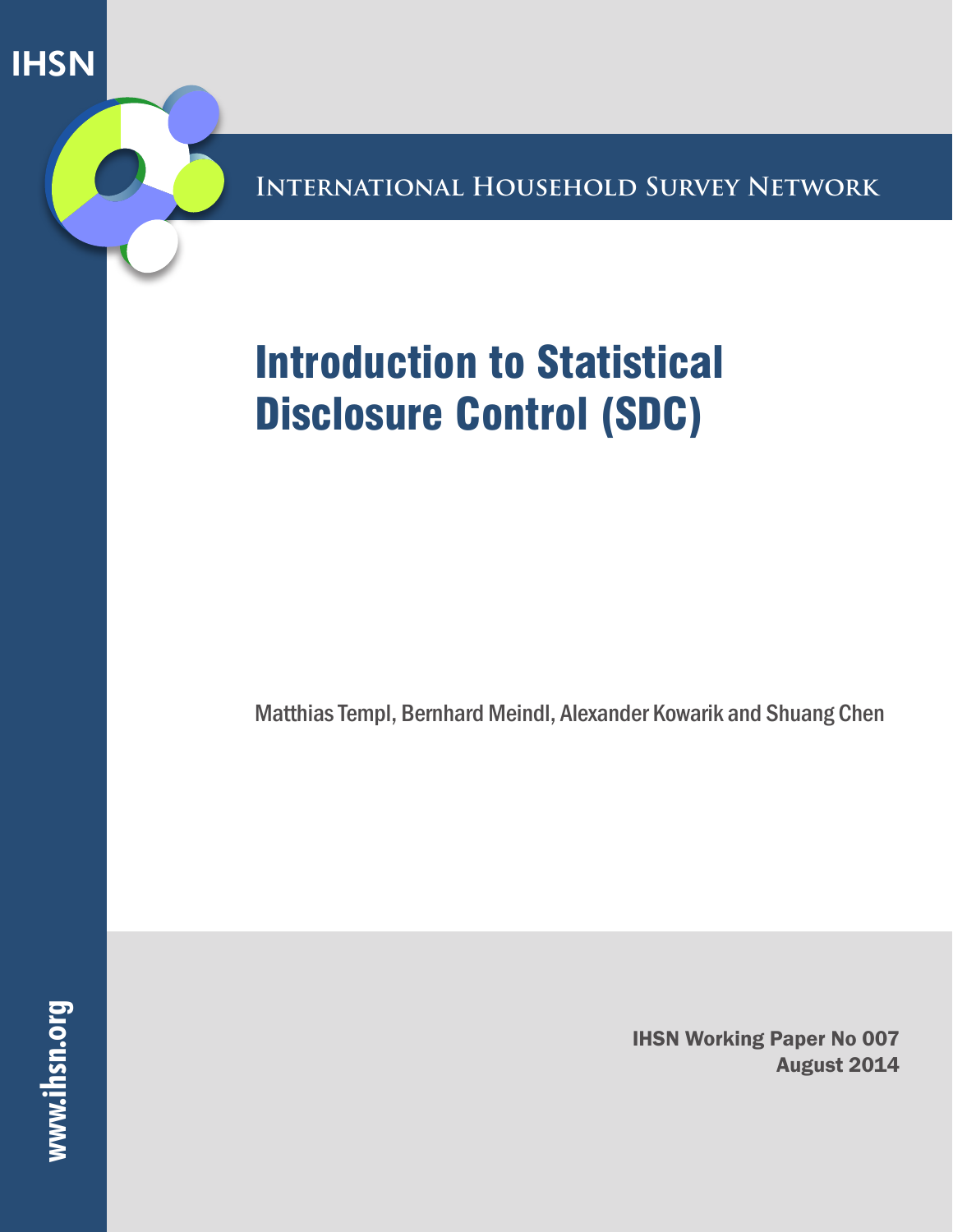# Introduction to Statistical Disclosure Control (SDC)

Matthias Templ, Bernhard Meindl, Alexander Kowarik and Shuang Chen

August 2014

IHSN Working Paper No 007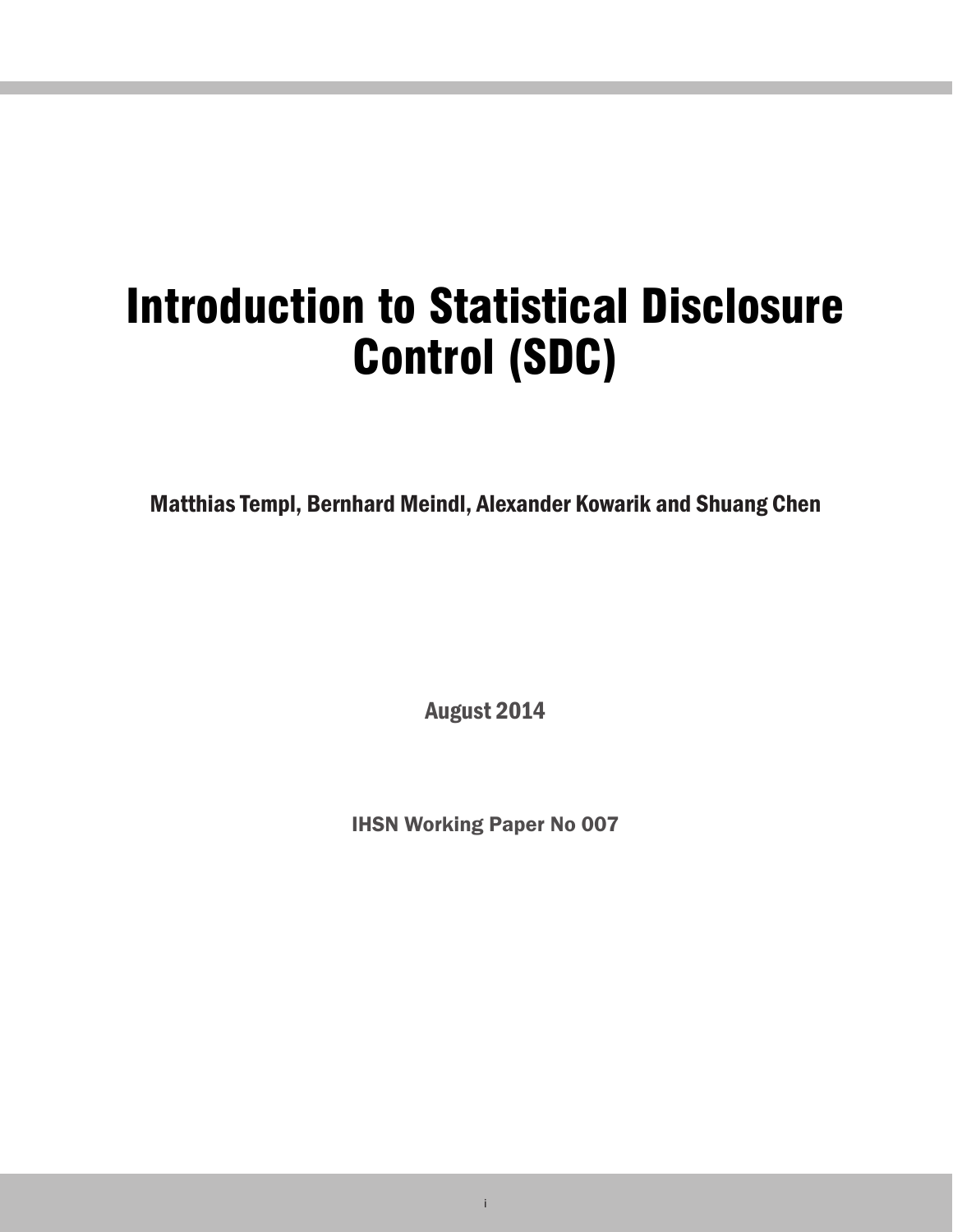# **Acknowledgments**

Acknowledgments: The authors benefited from the support and comments of Olivier Dupriez (World Bank), Matthew Welch (World Bank), François Fonteneau (OECD/PARIS21), Geoffrey Greenwell (OECD/PARIS21), Till Zbiranski (OECD/PARIS21) and Marie Anne Cagas (Consultant), as well as from the editorial support of Linda Klinger.

Dissemination and use of this Working Paper is encouraged. Reproduced copies may however not be used for commercial purposes.

This paper (or a revised copy of it) is available on the web site of the International Household Survey Network at www.ihsn.org.

#### **Citation**

Templ, Matthias, Bernhard Meindl, Alexander Kowarik, and Shuang Chen. "Introduction to Statistical Disclosure Control (SDC )." IHSN Working Paper No. 007 (2014).

The findings, interpretations, and views expressed in this paper are those of the author(s) and do not necessarily represent those of the International Household Survey Network member agencies or secretariat.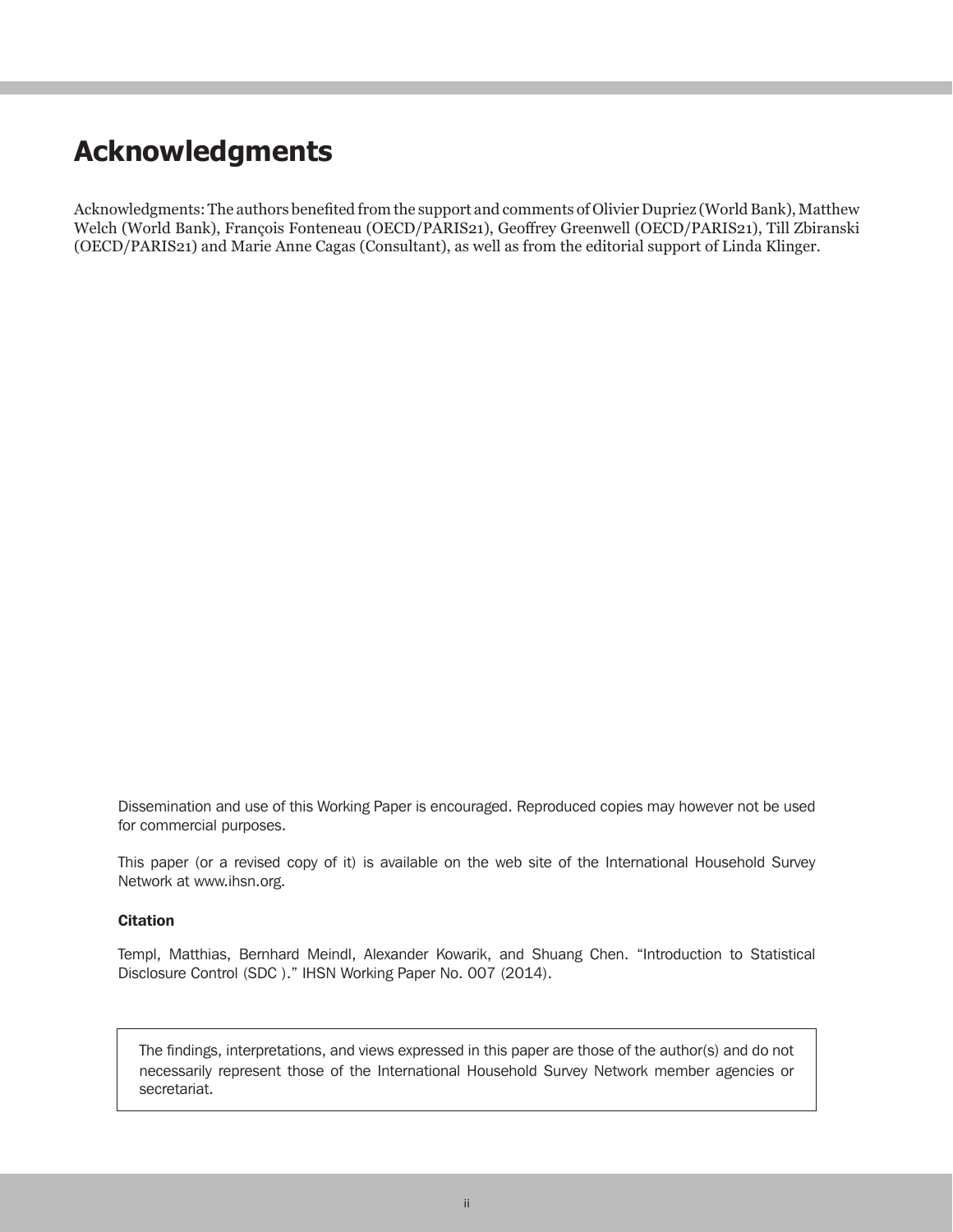# **Table of Contents**

| 1                       |       |                                                                          |
|-------------------------|-------|--------------------------------------------------------------------------|
|                         | 1.1   |                                                                          |
| $\overline{2}$          |       |                                                                          |
|                         | 2.1   |                                                                          |
|                         | 2.2   |                                                                          |
|                         | 2.2.1 |                                                                          |
|                         | 2.2.2 |                                                                          |
|                         | 2.2.3 |                                                                          |
|                         | 2.3   |                                                                          |
| 3                       |       |                                                                          |
|                         | 3.1   | Sample uniques, population uniques and record-level disclosure risk 3    |
|                         | 3.2   |                                                                          |
|                         | 3.3   |                                                                          |
|                         | 3.4   |                                                                          |
|                         | 3.5   |                                                                          |
|                         | 3.6   |                                                                          |
|                         | 3.7   |                                                                          |
| $\overline{\mathbf{4}}$ |       |                                                                          |
|                         | 4.1   |                                                                          |
|                         | 4.1.1 |                                                                          |
|                         | 4.1.2 |                                                                          |
|                         | 4.1.3 |                                                                          |
|                         | 4.2   |                                                                          |
|                         | 4.2.1 |                                                                          |
|                         | 4.2.2 |                                                                          |
|                         | 4.2.3 |                                                                          |
| $\overline{5}$          |       |                                                                          |
|                         | 5.1   |                                                                          |
|                         | 5.2   |                                                                          |
| 6                       |       |                                                                          |
|                         | 6.1   |                                                                          |
|                         | 6.2   | What is an Acceptable Level of Disclosure Risk versus Information Loss12 |
|                         | 6.3   |                                                                          |
| $\overline{7}$          |       |                                                                          |
|                         | 7.1   |                                                                          |
|                         | 7.2   |                                                                          |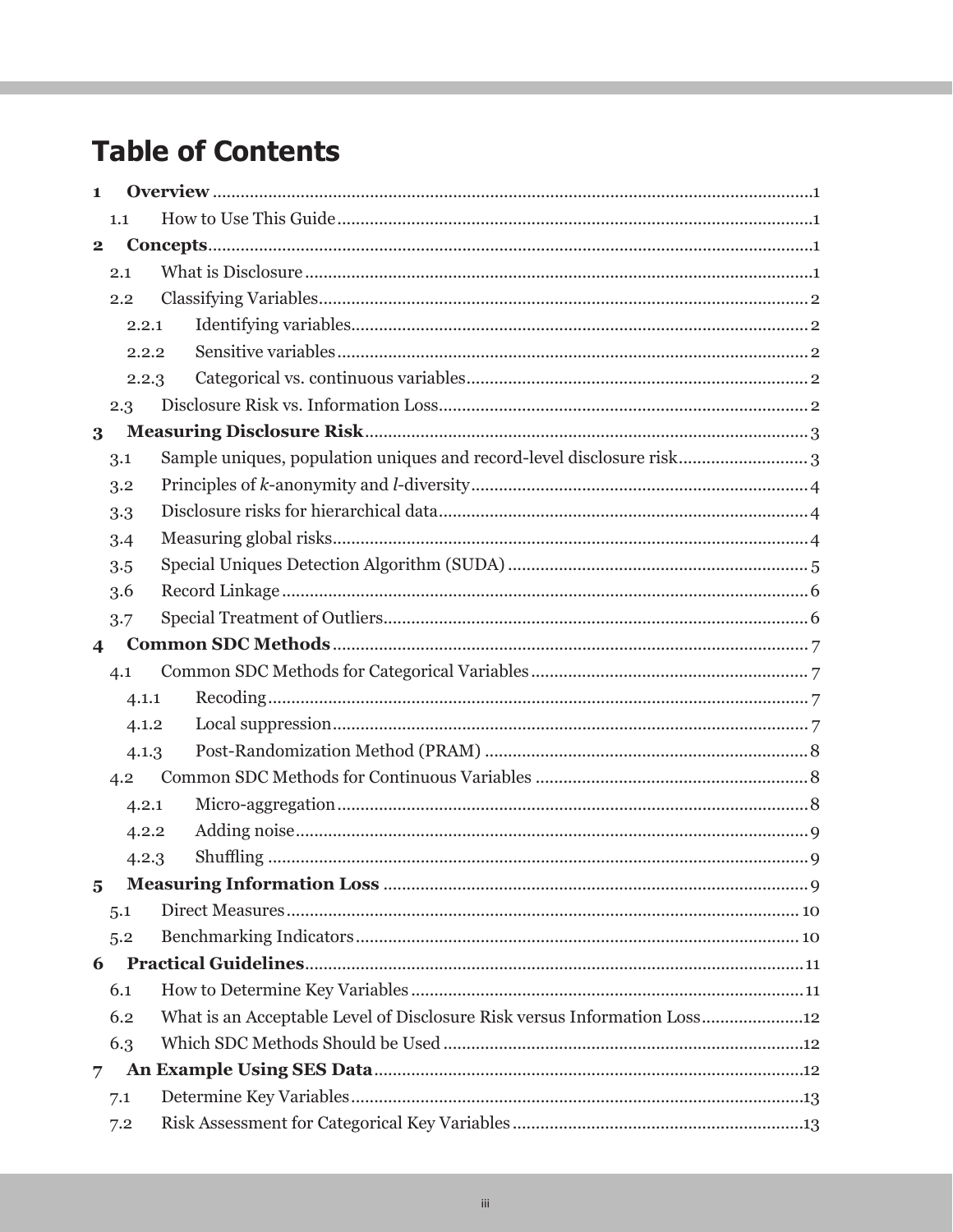# **List of tables**

| Table 1: Example of frequency count, sample uniques and record-level disclosure risks |
|---------------------------------------------------------------------------------------|
|                                                                                       |
|                                                                                       |
|                                                                                       |

# **List of figures**

| Figure 1: Disclosure risk versus information loss obtained from two specific SDC methods                                                                                |  |
|-------------------------------------------------------------------------------------------------------------------------------------------------------------------------|--|
|                                                                                                                                                                         |  |
| Figure 3: Comparing SDC methods by regression coefficients and confidence intervals<br>estimated using the original estimates (in black) and perturbed data (in grey)15 |  |

# **Listing**

| Listing 1: Record-level and global risk assessment measures of the original SES data13      |
|---------------------------------------------------------------------------------------------|
|                                                                                             |
| Listing 3: Disclosure risks and information lost after applying microaggregation (MDAV,k-3) |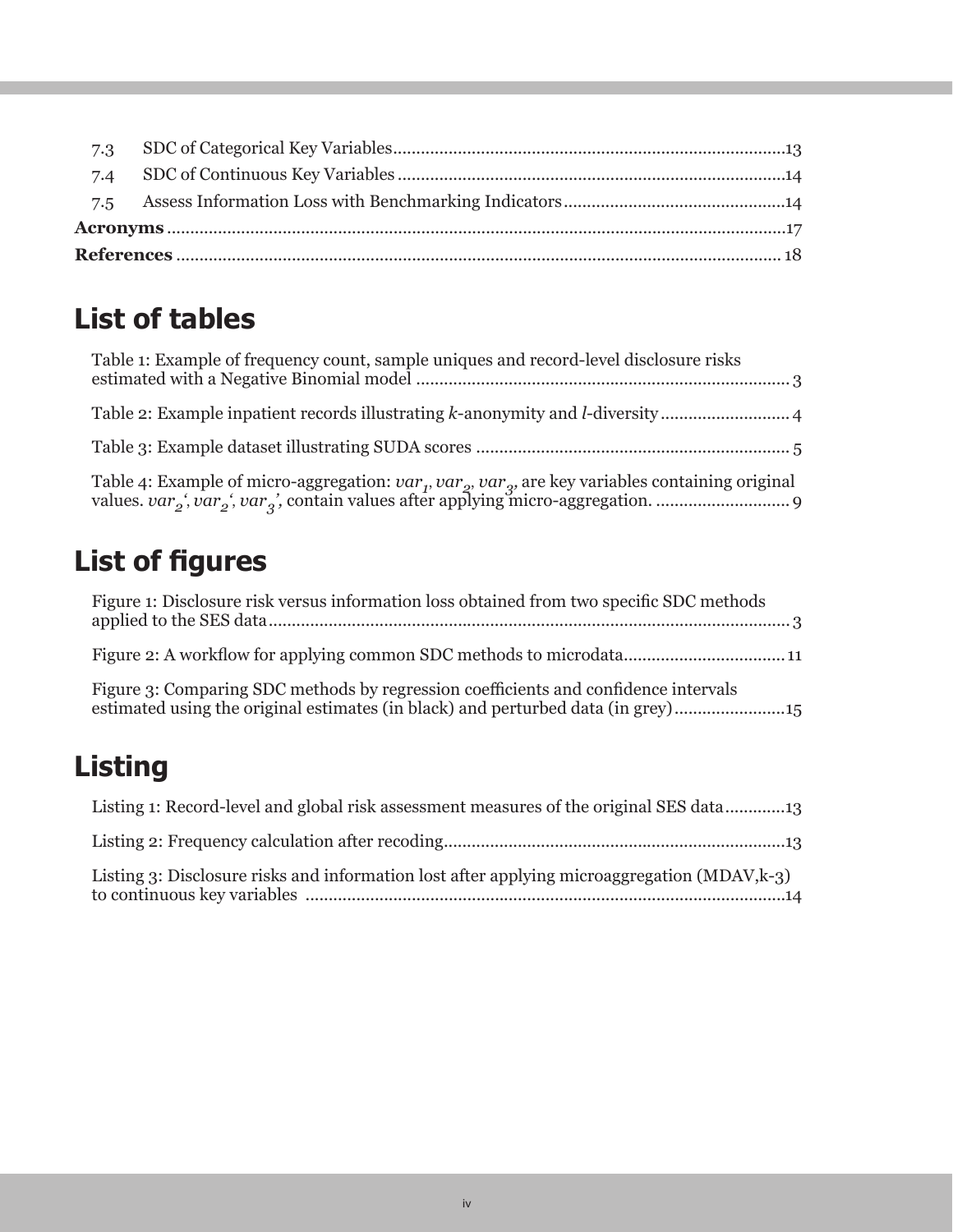# **1. Overview**

To support research and policymaking, there is an increasing demand for microdata. Microdata are data that hold information collected on individual units, such as people, households or enterprises. For statistical producers, microdata dissemination increases returns on data collection and helps improve data quality and credibility. But statistical producers are also faced with the challenge of ensuring respondents' confidentiality while making microdata files more accessible. Not only are data producers obligated to protect confidentiality, but security is also crucial for maintaining the trust of respondents and ensuring the honesty and validity of their responses.

Proper and secure microdata dissemination requires statistical agencies to establish policies and procedures that formally define the conditions for accessing microdata (Dupriez and Boyko, 2010), and to apply statistical disclosure control (SDC) methods to data before release. This guide, *Introduction to Statistical Disclosure Control (SDC)*, discusses common SDC methods for microdata obtained from sample surveys, censuses and administrative sources.

#### **1.1 How to Use This Guide**

This guide is intended for statistical producers at National Statistical Offices (NSOs) and other statistical agencies, as well as data users who are interested in the subject. It assumes no prior knowledge of SDC. The guide is focused on SDC methods for microdata. It does not cover SDC methods for protecting tabular outputs (see Castro 2010 for more details).

The guide starts with an introduction to the basic concepts regarding statistical disclosure in Section 2. Section 3 discusses methods for measuring disclosure risks. Section 4 presents the most common SDC methods, followed by an introduction to common approaches for assessing information loss and data utility in Section 5. Section 6 provides practical guidelines on how to implement SDC. Section 7 uses a sample dataset to illustrate the primary concepts and procedures introduced in this guide.

All the methods introduced in this guide can be implemented using sdcMicroGUI, an R-based, userfriendly application (Kowarik et al., 2013) and/or the more advanced R-Package, sdcMicro (Templ et al., 2013). Readers are encouraged to explore them using this guide along with the detailed user manuals of sdcMicroGUI (Templ et al., 2014b) and sdcMicro (Templ et al., 2013). Additional case studies of how to implement SDC on specific datasets are also available; see Templ et al. 2014a.

## **2. Concepts**

This section introduces the basic concepts related to statistical disclosure, SDC methods and the trade-off between disclosure risks and information loss.

#### **2.1 What is Disclosure**

Suppose a hypothetical intruder has access to some released microdata and attempts to identify or find out more information about a particular respondent. Disclosure, also known as "re-identification," occurs when the intruder reveals previously unknown information about a respondent by using the released data. Three types of disclosure are noted here (Lambert, 1993):

- **• Identity disclosure** occurs if the intruder associates a known individual with a released data record. For example, the intruder links a released data record with external information, or identifies a respondent with extreme data values. In this case, an intruder can exploit a small subset of variables to make the linkage, and once the linkage is successful, the intruder has access to all other information in the released data related to the specific respondent.
- **• Attribute disclosure** occurs if the intruder is able to determine some new characteristics of an individual based on the information available in the released data. For example, if a hospital publishes data showing that all female patients aged 56 to 60 have cancer, an intruder then knows the medical condition of any female patient aged 56 to 60 without having to identify the specific individual.
- **• Inferential disclosure** occurs if the intruder is able to determine the value of some characteristic of an individual more accurately with the released data than otherwise would have been possible. For example, with a highly predictive regression model, an intruder may be able to infer a respondent's sensitive income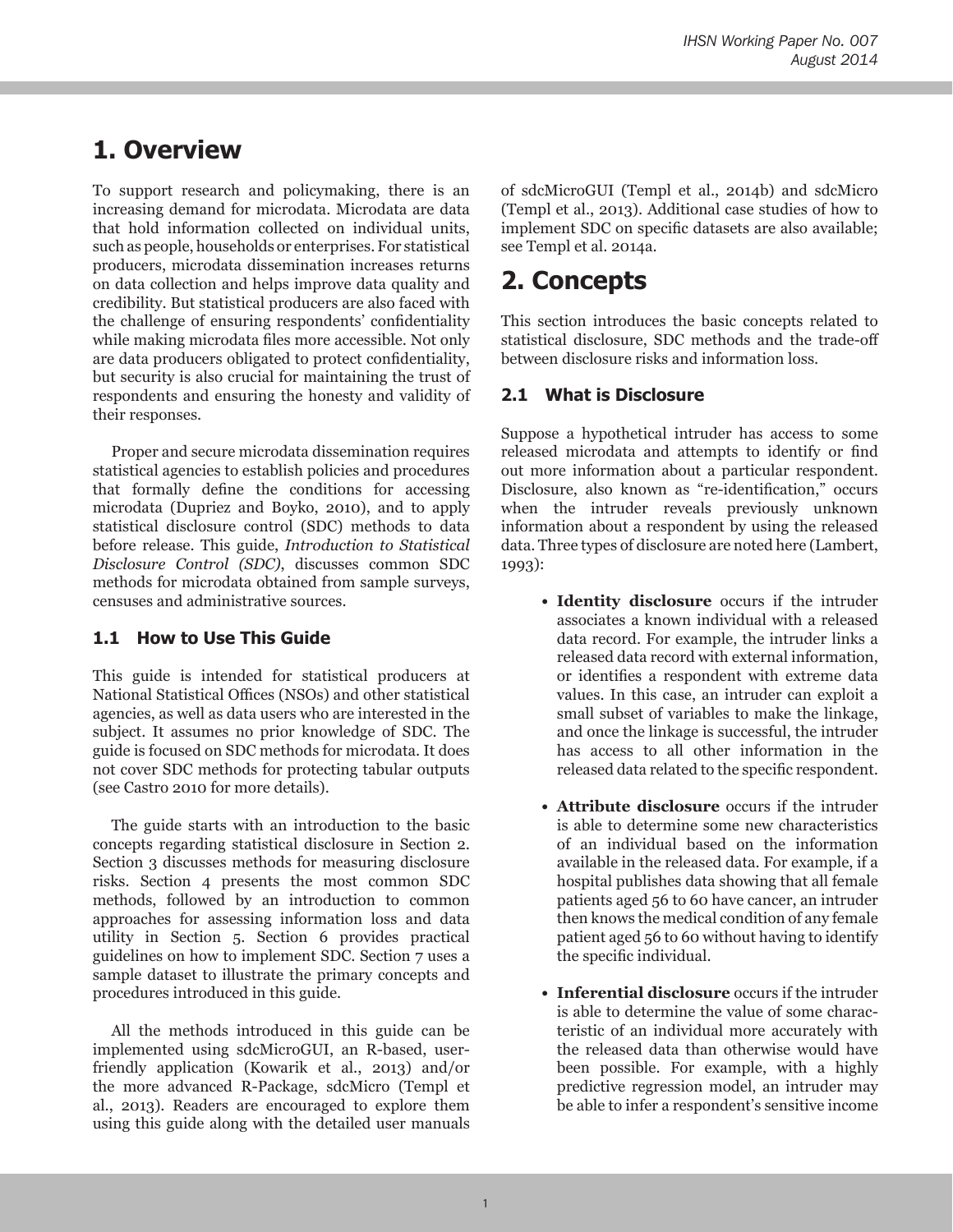information using attributes recorded in the data, leading to inferential disclosure.

#### **2.2 Classifying Variables**

#### **2.2.1 Identifying variables**

SDC methods are often applied to *identifying variables* whose values might lead to re-identification. Identifying variables can be further classified into direct identifiers and key variables:

- **• Direct identifiers** are variables that unambiguously identify statistical units, such as social insurance numbers, or names and addresses of companies or persons. Direct identifiers should be removed as the first step of SDC.
- **• Key variables** are a set of variables that, in combination, can be linked to external information to re-identify respondents in the released dataset. Key variables are also called "implicit identifiers" or "quasi-identifiers". For example, while on their own, the gender, age, region and occupation variables may not reveal the identity of any respondent, but in combination, they may uniquely identify respondents.

#### **2.2.2 Sensitive variables**

SDC methods are also applied to *sensitive variables* to protect confidential information of respondents. Sensitive variables are those whose values must not be discovered for any respondent in the dataset. The determination of sensitive variables is often subject to legal and ethical concerns. For example, variables containing information on criminal history, sexual behavior, medical records or income are often considered sensitive. In some cases, even if identity disclosure is prevented, releasing sensitive variables can still lead to attribute disclosure (see example in Section 3.2).

A variable can be both identifying and sensitive. For example, income variable can be combined with other key variables to re-identify respondents, but the variable itself also contains sensitive information that should be kept confidential. On the other hand, some variables, such as occupation, might not be sensitive, but could be used to re-identify respondents when combined with other variables. In this case, occupation is a key variable, and SDC methods should be applied to it to prevent identity disclosure.

#### **2.2.3 Categorical vs. continuous variables**

SDC methods differ for categorical variables and continuous variables. Using the definitions in Domingo-Ferrer and Torra (2005), a *categorical* variable takes values over a finite set. For example, gender is a categorical variable. A *continuous* variable is numerical, and arithmetic operations can be performed with it. For example, income and age are continuous variables. A numerical variable does not necessarily have an infinite range, as in the case of age.

#### **2.3 Disclosure Risk vs. Information Loss**

Applying SDC techniques to the original microdata may result in information loss and hence affect data utility1. The main challenge for a statistical agency, therefore, is to apply the optimal SDC techniques that reduce disclosure risks with minimal information loss, preserving data utility. To illustrate the trade-off between disclosure risk and information loss, Figure 1 shows a general example of results after applying two different SDC methods to the European Union Structure of Earnings Statistics (SES) data (Templ et al., 2014a). The specific SDC methods and measures of disclosure risk and information loss will be explained in the following sections.

Before applying any SDC methods, the original data is assumed to have disclosure risk of 1 and information loss of 0. As shown in Figure 1, two different SDC methods are applied to the same dataset. The solid curve represents the first SDC method (i.e., adding noise; see Section 4.2.2). The curve illustrates that, as more noise is added to the original data, the disclosure risk decreases but the extent of information loss increases.

In comparison, the dotted curve, illustrating the result of the second SDC method (i.e., micro-aggregation; see Section 4.2.1) is much less steep than the solid curve representing the first method. In other words, at a given level of disclosure risk—for example, when disclosure risk is 0.1—the information loss resulting from the second method is much lower than that resulting from the first.

<sup>1</sup> Data utility describes the value of data as an analytical resource, comprising analytical completeness and analytical validity.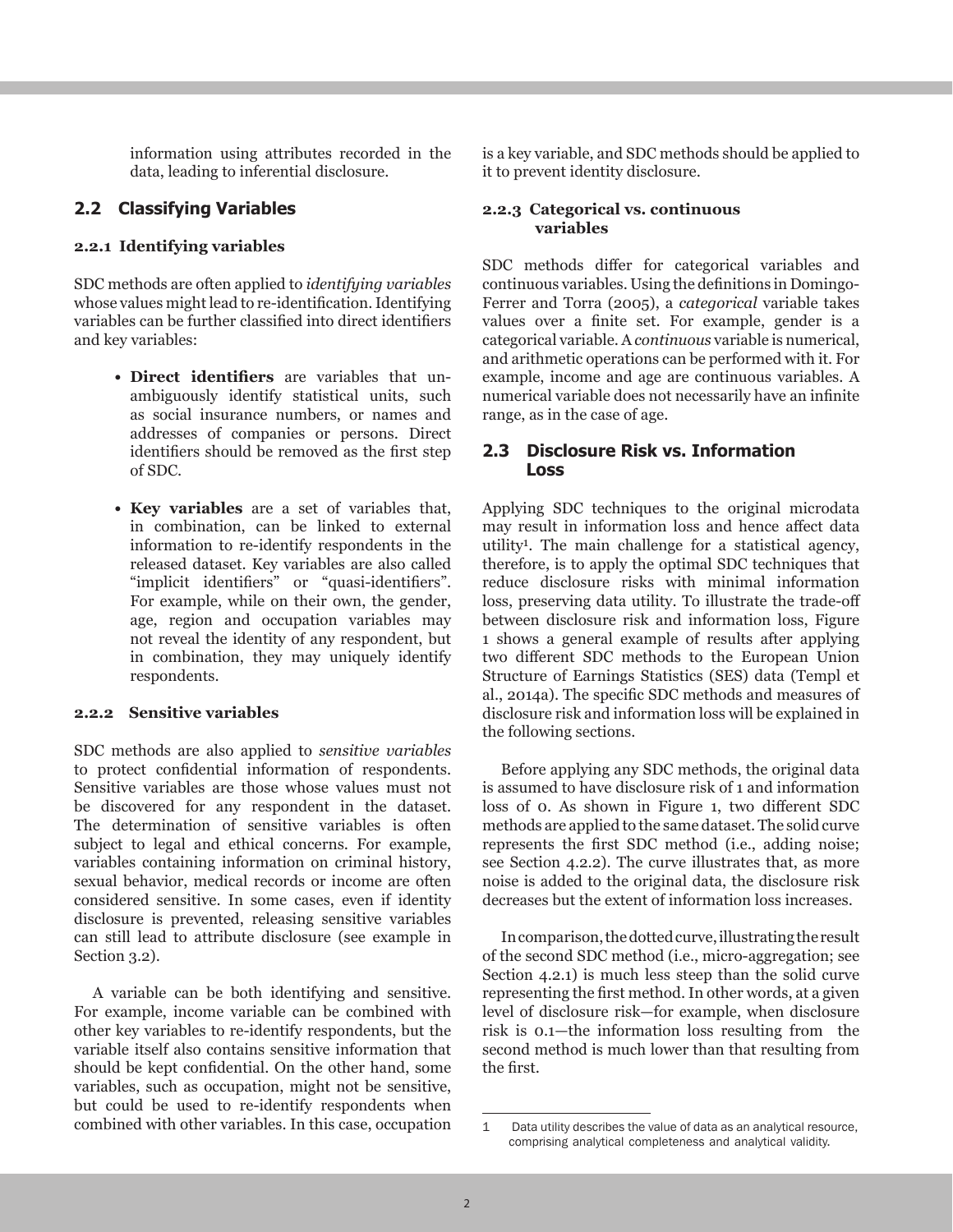Therefore, for this specific dataset, Method 2 is the preferred SDC method for the statistical agency to reduce disclosure risk with minimal information loss. In Section 6, we will discuss in detail how to determine the acceptable levels of risk and information loss in practice.



### **3. Measuring Disclosure Risk**

Disclosure risks are defined based on assumptions of disclosure scenarios, that is, how the intruder might exploit the released data to reveal information about a respondent. For example, an intruder might achieve this by linking the released file with another data source that shares the same respondents and identifying variables. In another scenario, if an intruder knows that his/her acquaintance participated in the survey, he/ she may be able to match his/her personal knowledge with the released data to learn new information about the acquaintance. In practice, most of the measures for assessing disclosure risks, as introduced below, are based on key variables, which are determined according to assumed disclosure scenarios.

#### **3.1 Sample uniques, population uniques and record-level disclosure risk**

Disclosure risks of categorical variables are defined based on the idea that records with unique combinations of key variable values have higher risks of re-identification (Skinner and Holmes, 1998; Elamir and Skinner, 2006). We call a combination of values of an assumed set of key variables a pattern, or key value. Let  $f_k$  be the frequency counts of records with pattern  $k$ in the sample. A record is called a *sample unique* if it has a pattern k for which  $f_k = 1$ . Let  $F_k$  denote the number of units in the population having the same pattern  $k$ . A record is called a *population unique* if  $F_k = 1$ .

In Table 1, a very simple dataset is used to illustrate the concept of sample frequency counts and sample uniques. The sample dataset has eight records and four pre-determined key variables (i.e., Age group, Gender, Income and Education). Given the four key variables, we have six distinct patterns, or key values. The sample frequency counts of the first and second records equal 2 because the two records share the same pattern (i.e.,  ${20s, Male, >50k, High school}$ . Record 5 is a sample unique because it is the only individual in the sample who is a female in her thirties earning less than 50k with a university degree. Similarly, records 6, 7 and 8 are sample uniques, because they possess distinct patterns with respect to the four key variables.

|                | Table 1: Example of frequency count, sample uniques and record-<br>level disclosure risks estimated with a Negative Binomial model |        |                            |               |                |      |       |  |  |
|----------------|------------------------------------------------------------------------------------------------------------------------------------|--------|----------------------------|---------------|----------------|------|-------|--|--|
|                | Age<br>group                                                                                                                       | $f_k$  | <b>Sampling</b><br>weights | <b>Risk</b>   |                |      |       |  |  |
| $\mathbf{1}$   | 20s                                                                                                                                | Male   | >50k                       | High school   | $\mathfrak{D}$ | 18   | 0.017 |  |  |
| $\overline{2}$ | 20s                                                                                                                                | Male   | >50k                       | High school   | $\mathfrak{D}$ | 92   | 0.017 |  |  |
| 3              | 20s                                                                                                                                | Male   | $\leq$ 50 $k$              | High school   | 2              | 45.5 | 0.022 |  |  |
| 4              | 20s                                                                                                                                | Male   | ≤50 $k$                    | High school   | $\overline{2}$ | 39   | 0.022 |  |  |
| 5              | 30s                                                                                                                                | Female | $\leq$ 50 $k$              | University    | $\mathbf{1}$   | 17   | 0.177 |  |  |
| 6              | 40s                                                                                                                                | Female | $\leq$ 50 $k$              | High school   | $\mathbf{1}$   | 8    | 0.297 |  |  |
| $\overline{7}$ | 40s                                                                                                                                | Female | $\leq$ 50 $k$              | Middle school | $\mathbf{1}$   | 541  | 0.012 |  |  |
| 8              | 60s                                                                                                                                | Male   | $\leq$ 50 $k$              | University    | $\mathbf{1}$   | 5    | 0.402 |  |  |

Consider a sample unique with  $f_k = 1$ . Assuming no measurement error, there are  $F_k$  units in the population that could potentially match the record in the sample. The probability that the intruder can match the sample unique with the individual in the population is thus  $1/F_k$  assuming that the intruder does not know if the individual in the population is a respondent in the sample or not. The disclosure risk for the sample unique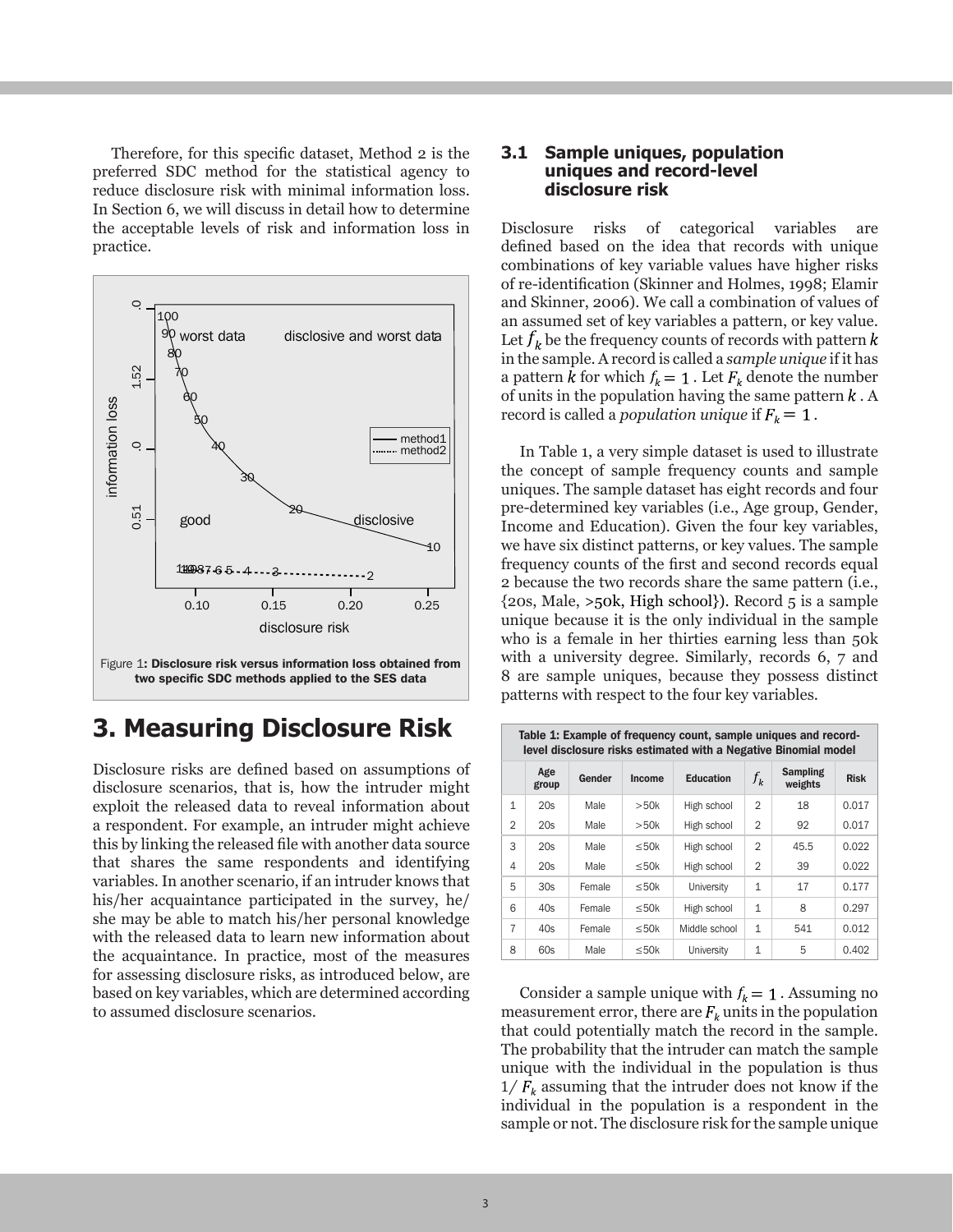is thus defined as the expected value of  $1/F_k$ , given  $f_k = 1$ . More generally, the *record-level disclosure risk* for any given record is defined as the expected value of  $1/F_k$ , given  $f_k$ .

In practice, we observe only the sample frequency counts  $f_k$ . To estimate the record-level disclosure risks, we take into account the sampling scheme and make inferences on  $F_k$  assuming that  $F_k$  follows a generalized Negative Binomial distribution (Rinott and Shlomo, 2006; Franconi and Polettini, 2004).

#### **3.2 Principles of k-anonymity and l-diversity**

Assuming that sample uniques are more likely to be reidentified, one way to protect confidentiality is to ensure that each distinct pattern of key variables is possessed by at least *k* records in the sample. This approach is called achieving *k*-anonymity (Samarati and Sweeney, 1998; Sweeney, 2002). A typical practice is to set *k* = 3, which ensures that the same pattern of key variables is possessed by at least three records in the sample. Using the previous notation, 3-anonymity means  $f_k \geq 3$  for all records. By this definition, all records in the previous example (Table 1) violate 3-anonymity.

Even if a group of observations fulfill *k*-anonymity, an intruder can still discover sensitive information. For example, Table 2 satisfies 3-anonymity, given the two key variables *gender* and *age group*. However, suppose an intruder gets access to the sample inpatient records, and knows that his neighbor, a girl in her twenties, recently went to the hospital. Since all records of females in their twenties have the same medical condition, the intruder discovers with certainty that his neighbor has cancer. In a different scenario, if the intruder has a male friend in his thirties who belongs to one of the first three records, the intruder knows that the incidence of his friend having heart disease is low and thus concludes that his friend has cancer.

| Table 2: Example inpatient records illustrating k-anonymity and<br>I-diversity |                     |                      |                             |                          |   |  |  |
|--------------------------------------------------------------------------------|---------------------|----------------------|-----------------------------|--------------------------|---|--|--|
|                                                                                |                     | <b>Key variables</b> | <b>Distinct I-diversity</b> |                          |   |  |  |
|                                                                                | Gender<br>Age group |                      |                             | <b>Medical condition</b> |   |  |  |
| 1                                                                              | Male                | 30s                  | 3                           | Cancer                   | 2 |  |  |
| $\overline{2}$                                                                 | Male                | 30s                  | 3                           | <b>Heart Disease</b>     | 2 |  |  |
| 3                                                                              | Male                | 30s                  | 3                           | <b>Heart Disease</b>     | 2 |  |  |
| 4                                                                              | Female              | 20s                  | 3                           | Cancer                   | 1 |  |  |
| 5                                                                              | Female              | 20s                  | 3                           | Cancer                   |   |  |  |
| 6                                                                              | Female              | 20s                  | 3                           | Cancer                   |   |  |  |

To address this limitation of *k*-anonymity, the *l*-diversity principle (Machanavajjhala et al., 2007) was introduced as a stronger notion of privacy: A group of observations with the same pattern of key variables is *l*-diverse if it contains at least *l* "well-represented" values for the sensitive variable. Machanavajjhala et al. (2007) interpreted "well-represented" in a number of ways, and the simplest interpretation, *distinct l-diversity*, ensures that the sensitive variable has at least *l* distinct values for each group of observations with the same pattern of key variables. As shown in Table 2, the first three records are 2-diverse because they have two distinct values for the sensitive variable, *medical condition*.

#### **3.3 Disclosure risks for hierarchical data**

Many micro-datasets have hierarchical, or multilevel, structures; for example, individuals are situated in households. Once an individual is re-identified, the data intruder may learn information about the other household members, too. It is important, therefore, to take into account the hierarchical structure of the dataset when measuring disclosure risks.

It is commonly assumed that the disclosure risk for a household is greater than or equal to the risk that at least one member of the household is reidentified. Thus household-level disclosure risks can be estimated by subtracting the probability that no person from the household is re-identified from one. For example, if we consider a single household of three members, whose individual disclosure risks are 0.1, 0.05 and 0.01, respectively, the disclosure risk for the entire household will be calculated as  $1 - (1 - 0.1) \times (1 - 0.05) \times (1 - 0.01) = 0.15355$ .

#### **3.4 Measuring global risks**

In addition to record-level disclosure risk measures, a risk measure for the entire file-level or global risk micro-dataset might be of interest. In this section, we present three common measures of global risks:

- **• Expected number of re-identifications.** The easiest measure of global risk is to sum up the record-level disclosure risks (defined in Section 3.1), which gives the expected number of re-identifications. Using the example from Table 1, the expected number of re-identifications is 0.966, the sum of the last column.
- **• Global risk measure based on log-linear models.** This measure, defined as the number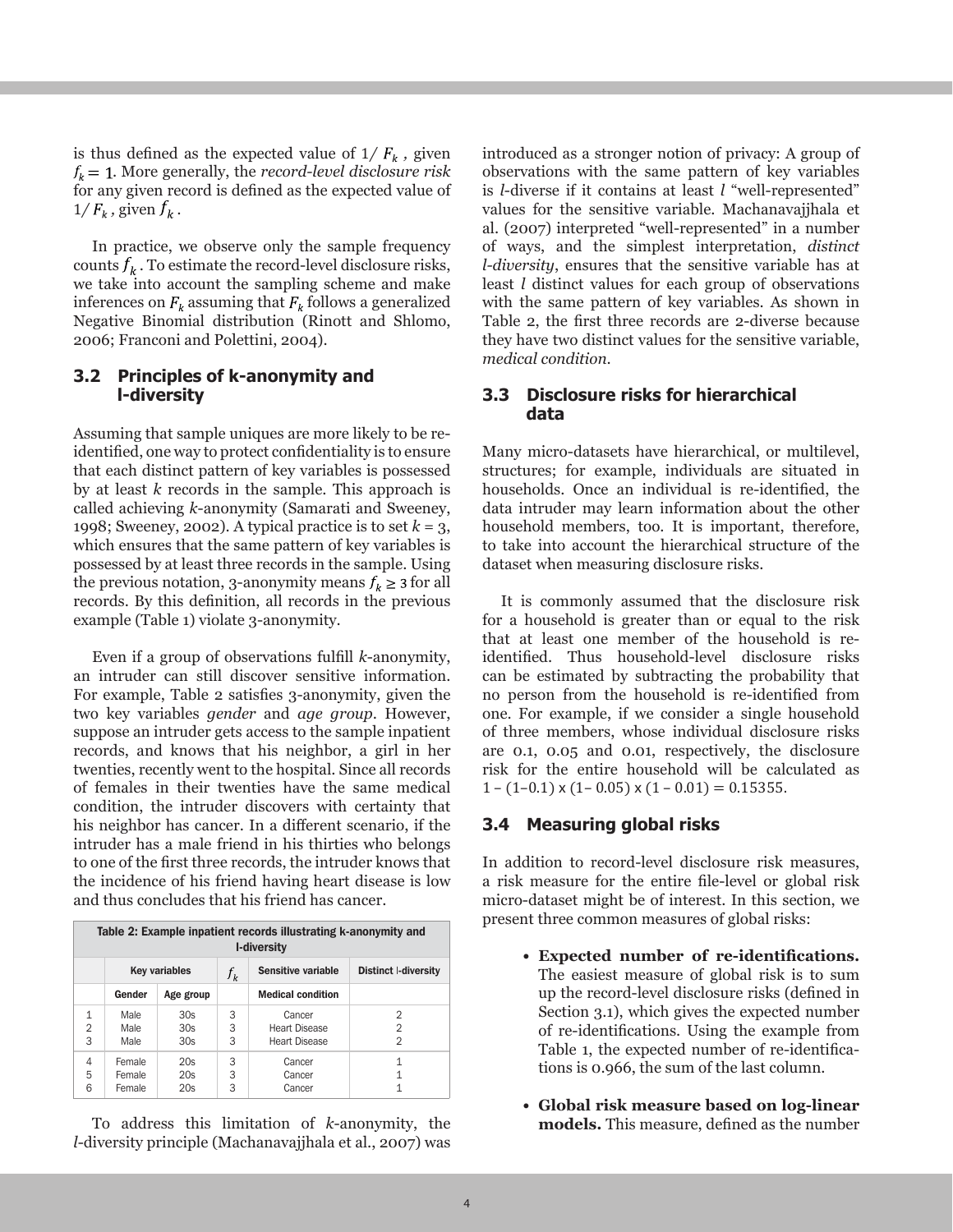of sample uniques that are also population uniques, is estimated using standard log-linear models (Skinner and Holmes, 1998; Ichim, 2008). The population frequency counts, or the number of units in the population that possess a specific pattern of key variables observed in the sample, are assumed to follow a Poisson distribution. The global risk can then be estimated by a standard log-linear model, using the main effects and interactions of key variables. A more precise definition is available in Skinner and Holmes 1998.

**• Benchmark approach.** This measure counts the number of observations with record-level risks higher than a certain threshold and higher than the main part of the data. While the previous two measures indicate an overall re-identification risk for a microdata file, the benchmark approach is a relative measure that examines whether the distribution of record-level risks contains extreme values. For example, we can identify the number of records with individual risk  $r_i$  satisfying the following conditions:

 $r_i \geq 0.1$  and  $r_i \geq 2$  [median(**r**) + 2 MAD(**r**)]

Where  $\bf{r}$  represents all record-level risks, and  $MAD(\mathbf{\Gamma})$  is the median absolute deviation of all record-level risks.

#### **3.5 Special Uniques Detection Algorithm (SUDA)**

An alternative approach to defining disclosure risks is based on the concept of special uniqueness. For example, the eighth record in Table 1 is a sample unique with respect to the key variable set {Age group, Gender, Income, Education}. Furthermore, a subset of the key variable set, for example, {Male, University}, is also unique in the sample. A record is defined as a *special unique* with respect to a variable set *K* , if it is a sample unique both on *K* and on a subset of *K* (Elliot et al., 1998). Research has shown that special uniques are more likely to be population uniques than random uniques (Elliot et al., 2002).

A set of computer algorithms, called SUDA, was designed to comprehensively detect and grade special uniques (Elliot et al., 2002). SUDA takes a two-step approach. In the first step, all unique attribute sets (up to a user-specified size) are located at record level. To streamline the search process, SUDA considers only Minimal Sample Uniques (MSUs), which are unique attribute sets without any unique subsets within a sample. In the example presented in Table 3, {Male, University} is a MSU of record 8 because none of its subsets, {Male} or {University}, is unique in the sample. Whereas,  $\{6os, Male, \leq 50k, University\}$  is a unique attribute set, but not a MSU because its subsets {60s, Male, University} and {Male, University} are both unique subsets in the sample.

Once all MSUs have been found, a SUDA score is assigned to each record indicating how "risky" it is, using the size and distribution of MSUs within each record (Elliot et al., 2002). The potential risk of the records is determined based on two observations: 1) the smaller the size of the MSU within a record, the greater the risk of the record, and 2) the larger the number of MSUs possessed by the record, the greater the risk of the record.

For each MSU of size *k* contained in a given record, a score is computed by  $\prod_{i=k}^{M} (ATT - i)$ , where *M* is the user-specified maximum size of MSUs, and *ATT* is the total number of attributes in the dataset. By definition, the smaller the size *k* of the MSU, the larger the score for the MSU.

The final SUDA score for the record is computed by adding the scores for each MSU. In this way, records with more MSUs are assigned a higher SUDA score.

To illustrate how SUDA scores are calculated, record 8 in Table 3 has two MSUs: {60s} of size 1, and {Male, University} of size 2. Suppose the maximum size of MSUs is set at 3, the score assigned to {60s} is computed by  $\prod_{i=1}^{3} (4-i) = 6$ , and the score assigned to {Male, University} is  $\prod_{i=2}^{3} (4 - i) = 2$  The SUDA score for the eighth record in Table 3 is then 8.

|                                | Table 3: Example dataset illustrating SUDA scores |              |                                |                            |                                  |                      |                                              |  |
|--------------------------------|---------------------------------------------------|--------------|--------------------------------|----------------------------|----------------------------------|----------------------|----------------------------------------------|--|
|                                | Age<br>group                                      | Gender       | <b>Income</b>                  | <b>Education</b>           | $f_k$                            | <b>SUDA</b><br>score | <b>Risk using DIS-</b><br><b>SUDA method</b> |  |
| $\mathbf{1}$<br>$\overline{2}$ | 20s<br>20s                                        | Male<br>Male | >50k<br>>50k                   | High school<br>High school | $\overline{2}$<br>$\overline{2}$ | $\Omega$<br>$\Omega$ | 0.00<br>0.00                                 |  |
| 3<br>$\overline{4}$            | 20s<br>20s                                        | Male<br>Male | $\leq$ 50 $k$<br>$\leq$ 50 $k$ | High school<br>High school | $\overline{2}$<br>$\overline{2}$ | $\Omega$<br>$\Omega$ | 0.00<br>0.00                                 |  |
| 5                              | 30s                                               | Female       | $\leq$ 50 $k$                  | University                 | $\mathbf{1}$                     | 8                    | 0.0149                                       |  |
| 6                              | 40s                                               | Female       | $\leq$ 50 $k$                  | High school                | $\mathbf{1}$                     | 4                    | 0.0111                                       |  |
| 7                              | 40s                                               | Female       | $\leq$ 50 $k$                  | Middle school              | $\mathbf{1}$                     | 6                    | 0.0057                                       |  |
| 8                              | 60s                                               | Male         | $\leq$ 50 $k$                  | University                 | $\mathbf{1}$                     | 8                    | 0.0149                                       |  |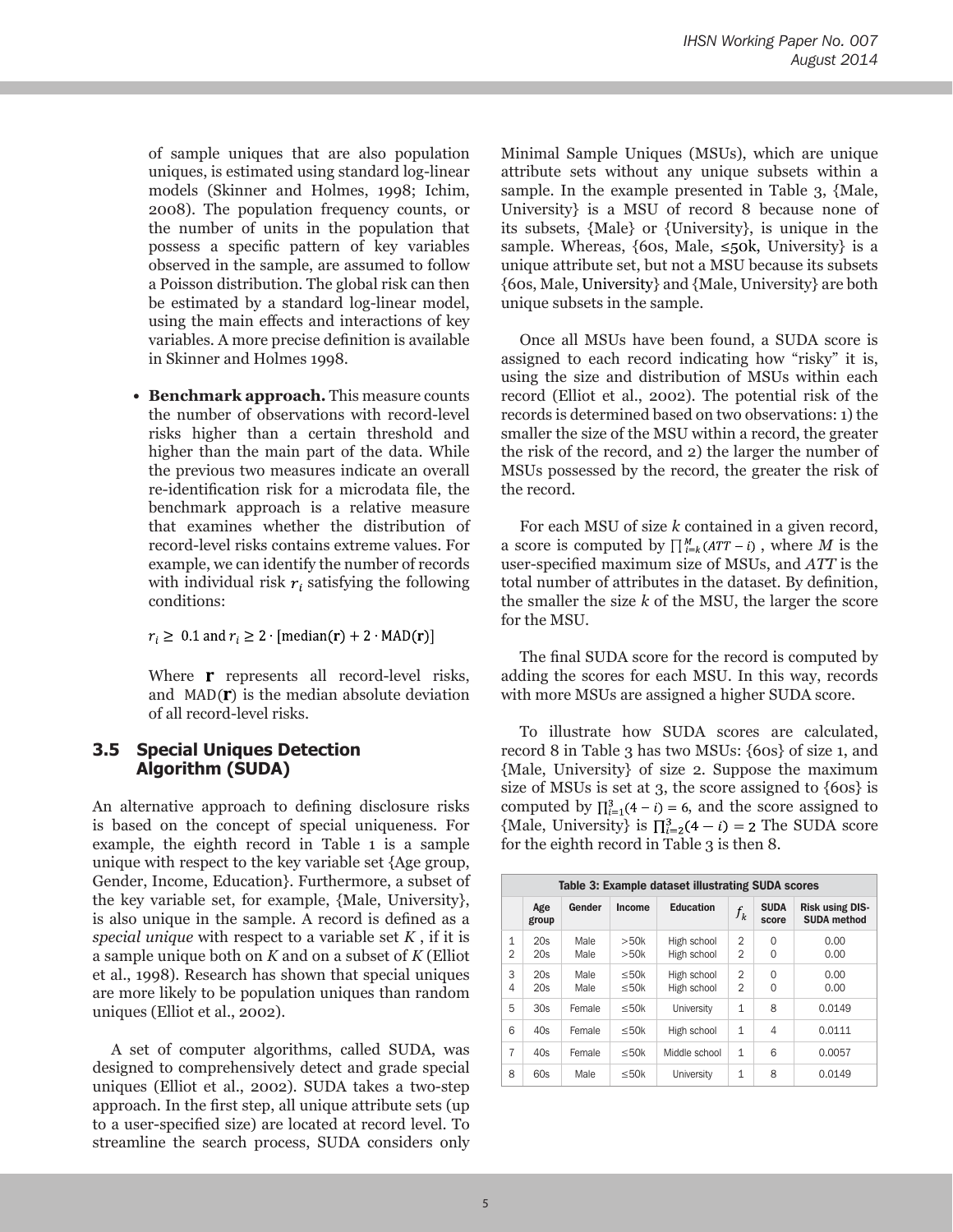In order to estimate record-level disclosure risks, SUDA scores can be used in combination with the Data Intrusion Simulation (DIS) metric (Elliot and Manning, 2003), a method for assessing disclosure risks for the entire dataset (i.e., file-level disclosure risks). Roughly speaking, the DIS-SUDA method distributes the file-level risk measure generated by the DIS metric between records according to the SUDA scores of each record. This way, SUDA scores are calibrated against a consistent measure to produce the DIS-SUDA scores, which provide the record-level disclosure risk. A full description of the DIS-SUDA method is provided by Elliot and Manning (2003).

Both SUDA and DIS-SUDA scores can be computed using sdcMicro (Templ et al., 2013). Given that the implementation of SUDA can be computationally demanding, sdcMicro uses an improved SUDA2 algorithm, which more effectively locates the boundaries of the search space for MSUs in the first step (Manning et al., 2008).

Table 3 presents the record-level risks estimated using the DIS-SUDA approach for the sample dataset. Compared to the risk measures presented in Table 1, the DIS-SUDA score (Table 3) does not fully account for the sampling weights, while the risk measures based on negative binomial model (Table 1) are lower for records with greater sampling weights, given the same sample frequency count. Therefore, instead of replacing the risk measures introduced in Section 3.1, the SUDA scores and DIS-SUDA approach can be best used as a complementary method.

#### **3.6 Record Linkage**

The concept of uniqueness might not be applicable to continuous key variables, especially those with an infinite range, since almost every record in the dataset will then be identified as unique. In this case, a more applicable method is to assess risk based on record linkages.

Assume a disclosure scenario where an intruder has access to a dataset that has been perturbed before release, as well as an external data source that contains information on the same respondents included in the released dataset. The intruder attempts to match records in the released dataset with those in the external dataset using common variables. Suppose that the external data source, to which the intruder has access, is the original data file of the released dataset. Essentially, the record linkage approach assesses to

what extent records in the perturbed data file can be correctly matched with those in the original data file. There are three general approaches to record linkage:

- **• Distance-based record linkage** (Pagliuca and Seri, 1999) computes distances between records in the original dataset and the protected dataset. Suppose we have obtained a protected dataset *A*' after applying some SDC methods to the original dataset *A*. For each record *r* in the protected dataset *A*' ,we compute its distance to every record in the original dataset, and consider the nearest and the second nearest records. Suppose we have identified  $r_1$  and  $r_2$ from the original dataset as the nearest and second-nearest records, respectively, to record *r*. If  $r<sub>1</sub>$  is the original record used to generate *r*, or, in other words, record *r* in the protected dataset and  $r<sub>1</sub>$  in the original dataset refer to the same respondent, then we mark record *r* "linked". Similarly, if record *r* was generated from  $r<sub>2</sub>$  (the second-nearest record in the original dataset), we mark *r* "linked to the 2nd nearest". We proceed the same way for every record in the protected dataset *A*' . Finally, disclosure risk is defined as the percentage of records marked as "linked" or "linked to the 2nd nearest" in the protected dataset *A*' .This record-linkage approach based on distance is compute-intensive and thus might not be applicable for large datasets.
- Alternatively, **probabilistic record linkage** (Jaro, 1989) pairs records in the original and protected datasets, and uses an algorithm to assign a weight for each pair that indicates the likelihood that the two records refer to the same respondent. Pairs with weights higher than a specific threshold are labeled as "linked", and the percentage of records in the protected data marked as "linked" is the disclosure risk.
- In addition, a third risk measure is called **interval disclosure** (Paglica and Seri, 1999), which simplifies the distance-based record linkage and thus is more applicable for large datasets. In this approach, after applying SDC methods to the original values, we construct an interval around each masked value. The width of the interval is based on the rank of the value the variable takes on or its standard deviation. We then examine whether the original value of the variable falls within the interval. The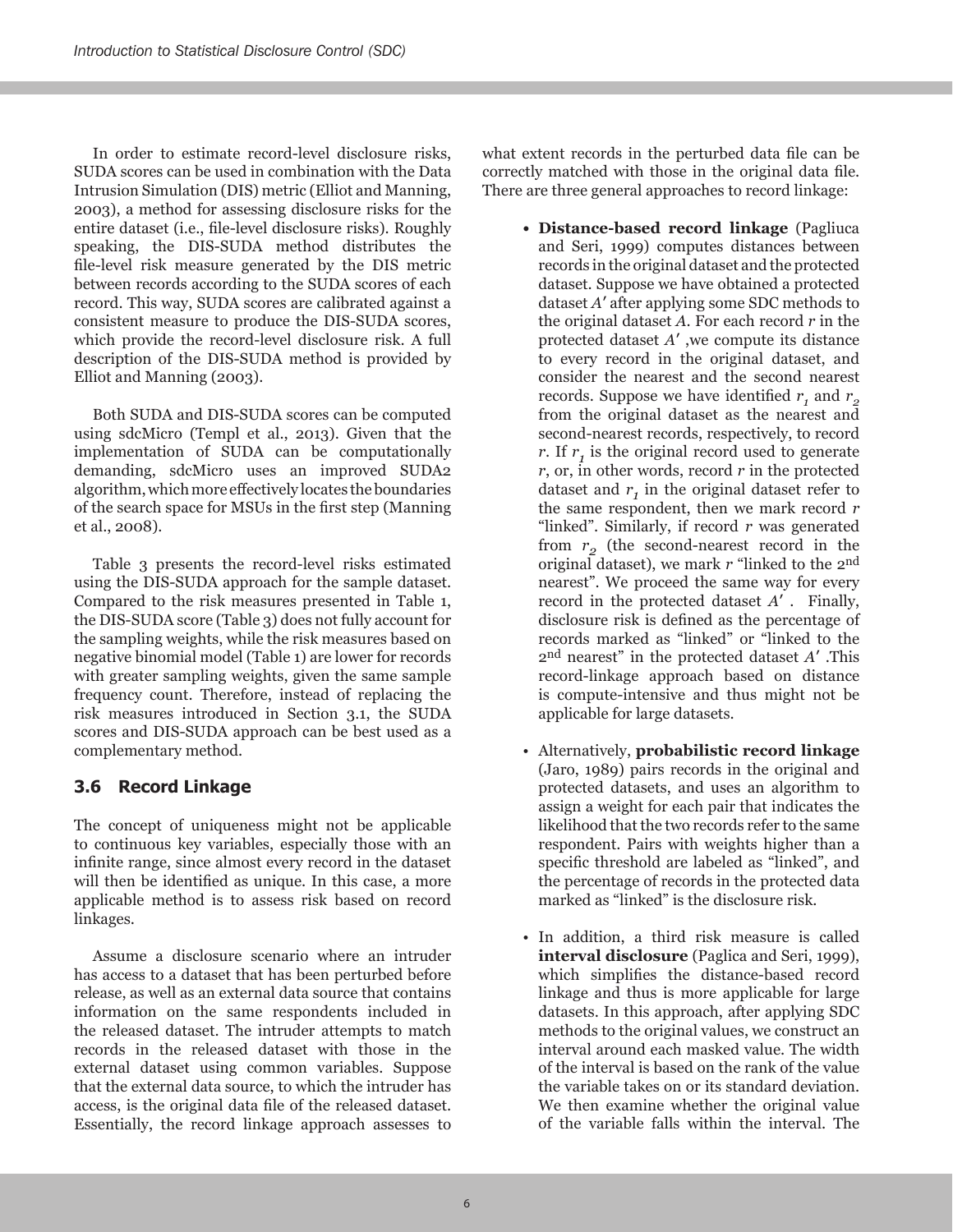measure of disclosure risk is the proportion of original values that fall into the interval.

#### **3.7 Special Treatment of Outliers**

Almost all datasets used in official statistics contain records that have at least one variable value quite different from the general observations. Examples of such outliers might be enterprises with a very high value for turnover or persons with extremely high income. Unfortunately, intruders may want to disclose a statistical unit with "special" characteristics more than those exhibiting the same behavior as most other observations. We also assume that the further away an observation is from the majority of the data, the easier the re-identification. For these reasons, Templ and Meindl (2008a) developed a disclosure risk measures that take into account the "outlying-ness" of an observation.

The algorithm starts with estimating a Robust Mahalanobis Distance (RMD) (Maronna et al., 2006) for each record. Then intervals are constructed around the original values of each record. The length of the intervals is weighted by the squared RMD; the higher the RMD, the larger the corresponding interval. If, after applying SDC methods, the value of the record falls within the interval around its original value, the record is marked "unsafe". One approach, RMDID1, obtains the disclosure risk by the percentage of records that are unsafe. The other approach, RMDID2, further checks if the record marked unsafe has close neighbors; if *m* other records in the masked dataset are very close (by Euclidean distances) to the unsafe record, the record is considered safe.

### **4. Common SDC Methods**

There are three broad kinds of SDC techniques: i) non-perturbative techniques, such as recoding and local suppression, which suppress or reduce the detail without altering the original data; ii) perturbative techniques, such as adding noise, Post-Randomization Method (PRAM), micro-aggregation and shuffling, which distort the original micro-dataset before release; and iii) techniques that generate a synthetic microdata file that preserves certain statistics or relationships of the original files.

This guide focuses on the non-perturbative and perturbative techniques. Creating synthetic data is a more complicated approach and out of scope for this guide (see Drechsler 2011, Alfons et al. 2011, Templ and Filzmoser 2013 for more details). As with disclosure risk measures, different SDC methods are applicable to categorical variables versus continuous variables.

#### **4.1 Common SDC Methods for Categorical Variables**

#### **4.1.1 Recoding**

Global recoding is a non-perturbative method that can be applied to both categorical and continuous key variables. For a categorical variable, the idea of recoding is to combine several categories into one with a higher frequency count and less information. For example, one could combine multiple levels of schooling (e.g., secondary, tertiary, postgraduate) into one (e.g., secondary and above). For a continuous variable, recoding means to discretize the variable; for example, recoding a continuous income variable into a categorical variable of income levels. In both cases, the goal is to reduce the total number of possible values of a variable.

Typically, recoding is applied to categorical variables to collapse categories with few observations into a single category with larger frequency counts. For example, if there are only two respondents with tertiary level of education, tertiary can be combined with the secondary level into a single category of "secondary and above".

A special case of global recoding is top and bottom coding. Top coding sets an upper limit on all values of a variable and replaces any value greater than this limit by the upper limit; for example, top coding would replace the age value for any individual aged above 80 with 80. Similarly, bottom coding replaces any value below a pre-specified lower limit by the lower limit; for example, bottom coding would replace the age value for any individual aged under 5 with 5.

#### **4.1.2 Local suppression**

If unique combinations of categorical key variables remain after recoding, local suppression could be applied to the data to achieve *k*-anonymity (described in Section 3.2). Local suppression is a non-perturbative method typically applied to categorical variables. In this approach, missing values are created to replace certain values of key variables to increase the number of records sharing the same pattern, thus reducing the record-level disclosure risks.

There are two approaches to implementing local suppression. One approach sets the parameter *k* and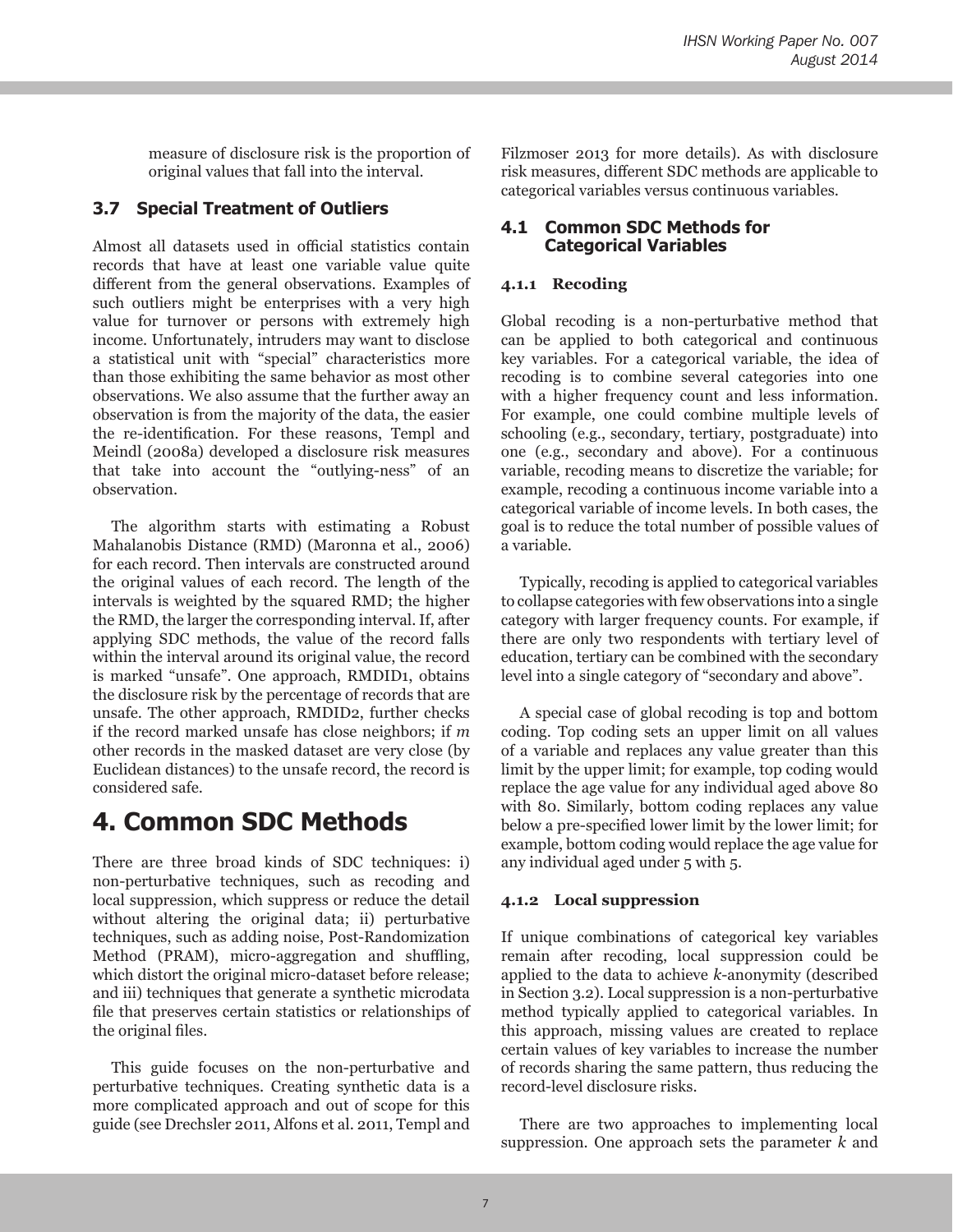tries to achieve *k*-anonymity (typically 3-anonymity) with minimum suppression of values. For example, in sdcMicroGUI (Templ et al., 2014b), the user sets the value for *k* and orders key variables by the likelihood they will be suppressed. Then the application calls a heuristic algorithm to suppress a minimum number of values in the key variables to achieve *k*-anonymity. The second approach sets a record-level risk threshold. This method first identifies unsafe records with individual disclosure risks higher than the threshold and then suppresses all values of the selected key variable(s) for all the unsafe records.

#### **4.1.3 Post-Randomization Method PRAM)**

If there are a larger number of categorical key variables (e.g., more than 5), recoding might not sufficiently reduce disclosure risks, or local suppression might lead to great information loss. In this case, the PRAM (Gouweleeuw et al., 1998) may be a more efficient alternative.

PRAM (Gouweleeuw et al., 1998) is a probabilistic, perturbative method for protecting categorical variables. The method swaps the categories for selected variables based on a pre-defined transition matrix, which specifies the probabilities for each category to be swapped with other categories.

To illustrate, consider the variable *location*, with three categories:  $location = 1$  "east",  $location = 2$  "middle",  $location = 3$  "west". We define a  $3$ -by- $3$  transition matrix, where  $p_{ij}$  is the probability of changing category *i* to *j*. For example, in the following matrix,

$$
\mathbf{P} = \begin{pmatrix} 0.1 & 0.9 & 0 \\ 0.2 & 0.1 & 0.7 \\ 0.9 & 0 & 0.1 \end{pmatrix}
$$

the probability that the value of the variable will stay the same after perturbation is 0.1, since we set  $p_{11} = p_{22} = p_{33} = 0.1$ . The probability of *east* being changed into *middle* is  $p_{12} = 0.9$ , while *east* will not be changed into *west* because  $p_{13}$  is set to be 0.

PRAM protects the records by perturbing the original data file, while at the same time, since the probability mechanism used is known, the characteristics of the original data can be estimated from the perturbed data file.

PRAM can be applied to each record independently, allowing the flexibility to specify the transition matrix as a function parameter according to desired effects. For example, it is possible to prohibit changes from one category to another by setting the corresponding probability in the transition matrix to 0, as shown in the example above. It is also possible to apply PRAM to subsets of the microdata independently.

#### **4.2 Common SDC Methods for Continuous Variables**

#### **4.2.1 Micro-aggregation**

Micro-aggregation (Defays and Anwar, 1998) is a perturbing method typically applied to continuous variables. It is also a natural approach to achieving *k-*anonymity. The method first partitions records into groups, then assigns an aggregate value (typically the arithmetic mean, but other robust methods are also possible) to each variable in the group.

As an example, in Table 4, records are first partitioned into groups of two, and then the values are replaced by the group means. Note that in the example, by setting group size to two, micro-aggregation automatically achieves 2-anonymity with respect to the three key variables.

To preserve the multivariate structure of the data, the most challenging part of micro-aggregation is to group records by how "similar" they are. The simplest method is to sort data based on a single variable in ascending or descending order. Another option is to cluster data first, and sort by the most influential variable in each cluster (Domingo-Ferrer et al., 2002). These methods, however, might not be optimal for multivariate data (Templ and Meindl, 2008b).

The Principle Component Analysis method sorts data on the first principal components (e.g., Templ and Meindl, 2008b). A robust version of this method can be applied to clustered data for small- or mediumsized datasets (Templ, 2008). This approach is fast and performs well when the first principal component explains a high percentage of the variance for the key variables under consideration.

The Maximum Distance to Average Vector (MDAV) method is a standard method that groups records based on classical Euclidean distances in a multivariate space (Domingo-Ferrer and Mateo-Sanz, 2002). The MDAV method was further improved by replacing Euclidean distances with robust multivariate (Mahalanobis) distance measures (Templ and Meindl, 2008b). All of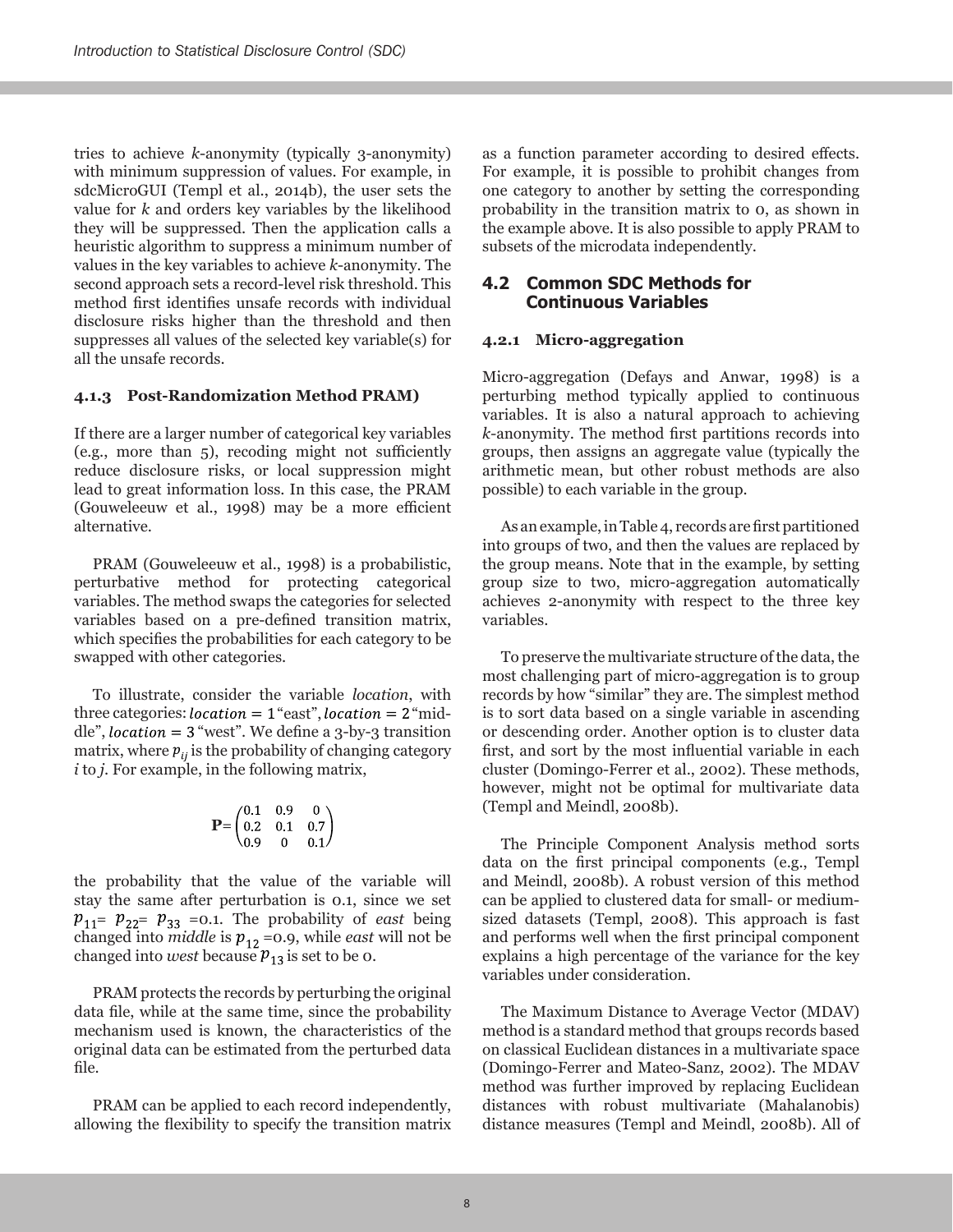|                | applying interactory aggregation. |         |         |  |                |         |         |         |          |          |          |
|----------------|-----------------------------------|---------|---------|--|----------------|---------|---------|---------|----------|----------|----------|
|                |                                   |         |         |  |                |         |         |         |          |          |          |
|                | $var_1$                           | $var_2$ | $var_3$ |  |                | $var_1$ | $var_2$ | $var_3$ | $var_1'$ | $var_2'$ | $var_3'$ |
| 1              | 0.30                              | 0.40    | 4.00    |  | $\overline{7}$ | 0.10    | 0.01    | 1.00    | 0.12     | 0.26     | 3.00     |
| 2              | 0.12                              | 0.22    | 22.00   |  | 8              | 0.15    | 0.50    | 5.00    | 0.12     | 0.26     | 3.00     |
| 3              | 0.18                              | 0.80    | 8.00    |  | 2              | 0.12    | 0.22    | 22.00   | 0.15     | 0.51     | 15.00    |
| $\overline{4}$ | 1.90                              | 9.00    | 91.00   |  | 3              | 0.18    | 0.80    | 8.00    | 0.15     | 0.51     | 15.00    |
| 5              | 1.00                              | 1.30    | 13.00   |  | $\mathbf{1}$   | 0.30    | 0.40    | 4.00    | 0.65     | 0.85     | 8.50     |
| 6              | 1.00                              | 1.40    | 14.00   |  | 5              | 1.00    | 1.30    | 13.00   | 0.65     | 0.85     | 8.50     |
| $\overline{7}$ | 0.10                              | 0.01    | 1.00    |  | 6              | 1.00    | 1.40    | 14.00   | 1.45     | 5.20     | 52.50    |
| 8              | 0.15                              | 0.50    | 5.00    |  | 4              | 1.90    | 9.00    | 91.00   | 1.45     | 5.20     | 52.50    |

Table 4: Example of micro-aggregation:  $var_1$ ,  $var_2$ ,  $var_3$ , are key variables containing original values.  $var_1'$ ,  $var_2'$ ,  $var_3'$ , contain values after applying micro-aggregation.

these methods can be implemented in sdcMicro (Templ et al., 2013) or sdcMicroGUI (Kowarik et al., 2013; Templ et al., 2014b).

#### **4.2.2 Adding noise**

Adding noise is a perturbative method typically applied to continuous variables. The idea is to add or multiply a stochastic or randomized number to the original values to protect data from exact matching with external files. While this approach sounds simple in principle, many different algorithms can be used. In this section, we introduce the uncorrelated and correlated additive noise (Brand, 2002; Domingo-Ferrer et al., 2004).

Uncorrelated additive noise can be expressed as the following:

$$
\mathbf{z}_j = \mathbf{x}_j + \boldsymbol{\epsilon}_j
$$

where vector  $x_i$  represents the original values of variable j,  $\mathbf{z}_i$  represents the perturbed values of variable j and  $\boldsymbol{\epsilon}_i$ (*uncorrelated noise*, or white noise) denotes normally distributed errors with  $Cov(\epsilon_t, \epsilon_l) = 0$  for all  $t \neq l$ .

While adding uncorrelated additive noise preserves the means and variance of the original data, covariances and correlation coefficients are not preserved. It is preferable to apply *correlated noise* because the co-variance matrix of the errors is proportional to the co-variance matrix of the original data (Brand, 2002; Domingo-Ferrer et al., 2004).

The distribution of the original variables  $\boldsymbol{\chi}$  often differs and may not follow a normal distribution. In this case, a robust version of the correlated noise method is described in detail by Templ and Meindl (2008b). The method of adding noise should be used with caution, as the results depend greatly on the parameters chosen.

#### **4.2.3 Shuffling**

Shuffling (Muralidhar and Sarathy, 2006) generates new values for selected sensitive variables based on the conditional density of sensitive variables given nonsensitive variables. As a rough illustration, assume we have two sensitive variables, *income* and *savings*, which contain confidential information. We first use age, occupation, race and education variables as predictors in a regression model to simulate a new set of values for *income* and *savings*. We then apply reverse mapping (i.e., shuffling) to replace ranked new values with the ranked original values for *income* and *savings*. This way, the shuffled data consists of the original values of the sensitive variables.

Muralidhar and Sarathy (2006) showed that, since we only need the *rank* of the perturbed value in this approach, shuffling can be implemented using only the rank-order correlation matrix (which measures the strength of the association between the ranked sensitive variables and ranked non-sensitive variables) and the ranks of non-sensitive variable values.

### **5. Measuring Information Loss**

After SDC methods have been applied to the original dataset, it is critical to measure the resulting information loss. There are two complementary approaches to assessing information loss: (i) direct measures of distances between the original data and perturbed data, and (ii) the benchmarking approach comparing statistics computed on the original and perturbed data.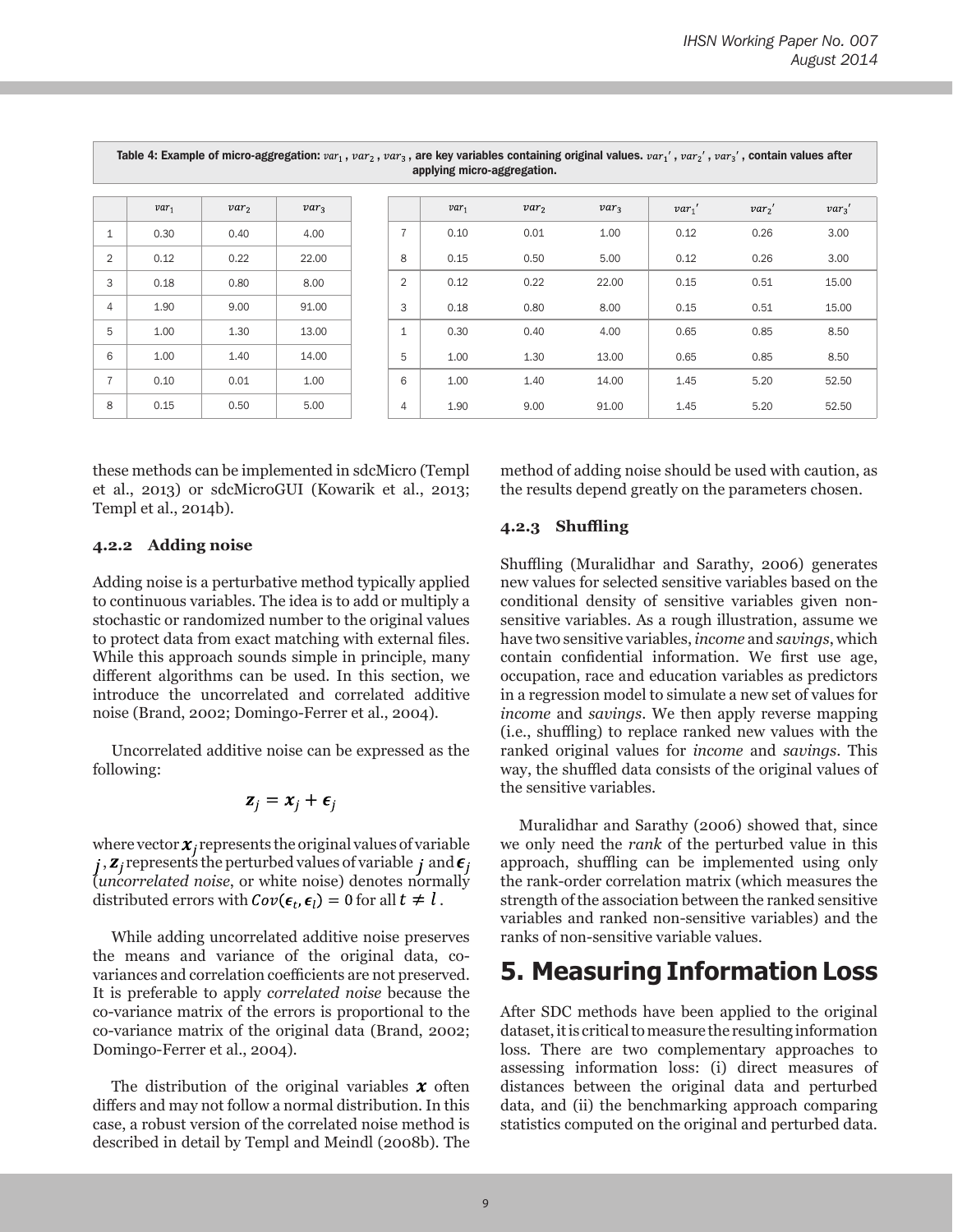#### **5.1 Direct Measures**

Direct measures of information loss are based on the classical or robust distances between original and perturbed values. Following are three common definitions:

> • **IL1s**, proposed by Yancey, Winkler and Creecy (2002), can be interpreted as the scaled distances between original and perturbed values. Let  $X = \{x_{ij}\}$  be the original dataset,  $X' = \{x'_{ij}\}\$ is a perturbed version of **X**, and  $x_{ij}$  is the *j*-th variable in the *i*-th original record. Suppose both datasets consist of *n* records and *p* variables each. The measure of information loss is defined by

$$
IL1s = \frac{1}{pn} \sum_{j=1}^{p} \sum_{i=1}^{n} \frac{|x_{ij} - x_{ij}|}{\sqrt{2s_j}}
$$

where  $S_j$  is the standard deviation of the j-th variable in the original dataset.

- A second measure is the relative absolute **differences between eigenvalues** of the co-variances from standardized original and perturbed values of continuous key variables (e.g., Templ and Meindl, 2008b). Eigenvalues can be estimated from a robust or classical version of the co-variance matrix.
- **lm** measures the differences between estimates obtained from fitting a pre-specified regression model on the original data and the perturbed data:

$$
Im = |\frac{\overline{\hat{y}}_w - \overline{\hat{y}}'_w}{\overline{\hat{y}}_w}|
$$

where  $\bar{\hat{\mathcal{Y}}}_{w}$  denotes the estimated values using the original data,  $\hat{y}_w$  the estimated values using the perturbed data. Index *w* indicates that the survey weights should be taken into account when fitting the model.

#### **5.2 Benchmarking Indicators**

Although, in practice, it is not possible to create a file with the exact same structure as the original file after applying SDC methods, an important goal of SDC should be to minimize the difference in the statistical properties of the perturbed data and the original data.

Using this assumption, an approach to measuring data utility is based on benchmarking indicators (Ichim and Franconi, 2010; Templ, 2011).

The first step to this approach is to determine what kind of analysis might be conducted using the released data and to identify the most important or relevant estimates (i.e., *benchmarking indicators*), including indicators that refer to the sensitive variables in the dataset.

After applying SDC methods to the original data and obtaining a protected dataset, assessment of information loss proceeds as follows:

- 1. Select a set of benchmarking indicators
- 2. Estimate the benchmarking indicators using the original microdata
- 3. Estimate the benchmarking indicators using the protected microdata
- 4. Compare statistical properties such as point estimates, variances or overlaps in confidence intervals for each benchmarking indicator
- 5. Assess whether the data utility of the protected micro-dataset is high enough for release

Alternatively, for Steps 2 and 3, we can fit a regression model on the original and modified microdata respectively and assess and compare statistical properties, such as coefficients and variances. This idea is similar to the information loss measure lm described in Section 5.1.

If Step 4 shows that the main indicators calculated from the protected data differ significantly from those estimated from the original dataset, the SDC procedure should be restarted. It is possible to either change some parameters of the applied methods or start from scratch and completely change the choice of SDC methods.

The benchmarking indicator approach is usually applied to assess the impact of SDC methods on continuous variables. But it is also applicable to categorical variables. In addition, the approach can be applied to subsets of the data. In this case, benchmarking indicators are evaluated for each of the subsets and the results are evaluated by reviewing differences between indicators for original and modified data within each subset.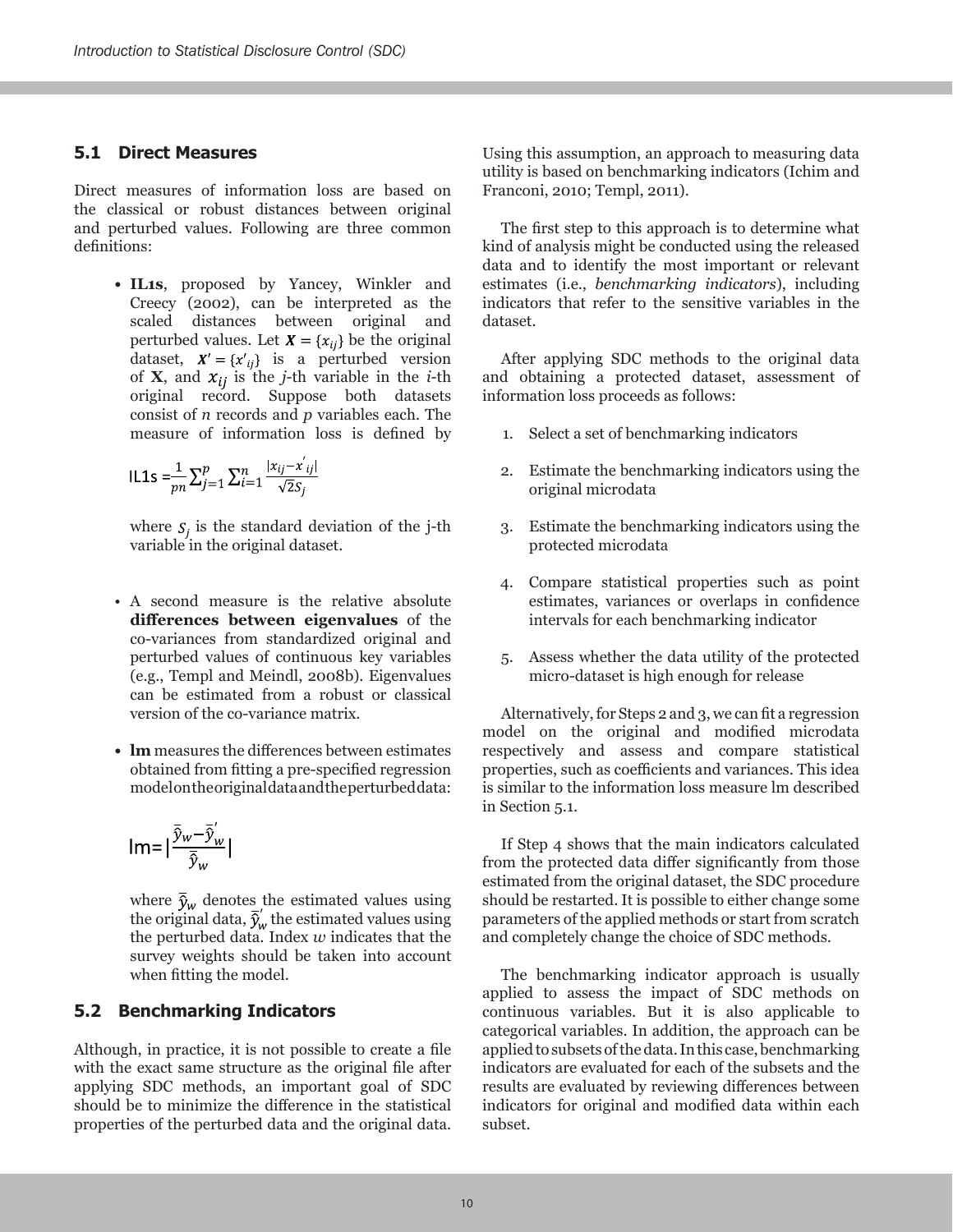# **6. Practical Guidelines**

This section offers some guidelines on how to implement SDC methods in practice. Figure 2 presents a rough representation of a common workflow for applying SDC. 2

Pre-processing steps are crucial, including discussing possible disclosure scenarios, selecting direct identifiers, key variables and sensitive variables, as well as determining acceptable disclosures risks and levels of information loss.

The actual SDC process starts with deleting direct identifiers.

For categorical key variables, before applying any SDC techniques, measure the disclosure risks of the original data, including record-level and global disclosure risks, and identify records with high disclosure risks, such as those violating *k*-anonymity (typically 3-anonymity). Every time an SDC technique is applied, compare the same disclosure risk measures and assess the extent of information loss (for example, how many values have been suppressed or categories combined).

For continuous key variables, disclosure risks are measured by the extent to which the records in the perturbed dataset that can be correctly matched with those in the original data. Therefore, the disclosure risk is by default 100% for the original dataset. After applying any SDC method, disclosure risk measures are based on record linkage approaches introduced in Section 3.6. The risk measure should be compared and assessed together with information loss measures, such as IL1s and differences in eigenvalues introduced in Section 5.1.

For both categorical and continuous key variables, information loss should be quantified not only by direct measures, but also by examining benchmarking indicators. Data are ready to be released when an acceptable level of disclosure risk has been achieved with minimal information loss. Otherwise, alternative SDC techniques should be applied and/or the same techniques should be repeated with different parameter settings.

In this section, we provide some practical guidelines on common questions, such as how to determine



key variables and assess levels of risks, and how to determine which SDC methods to apply.

#### **6.1 How to Determine Key Variables**

Most disclosure risk assessment and SDC methods rely on the selected key variables, which correspond to certain disclosure scenarios. In practice, determining key variables is a challenge, as there are no definite rules and any variable potentially belongs to key variables, depending on the disclosure scenario. The recommended approach is to consider multiple disclosure scenarios and discuss with subject matter specialists which scenario is most likely and realistic.

<sup>2</sup> Note that the figure only includes SDC methods introduced in this guideline, excluding methods such as simulation of synthetic data.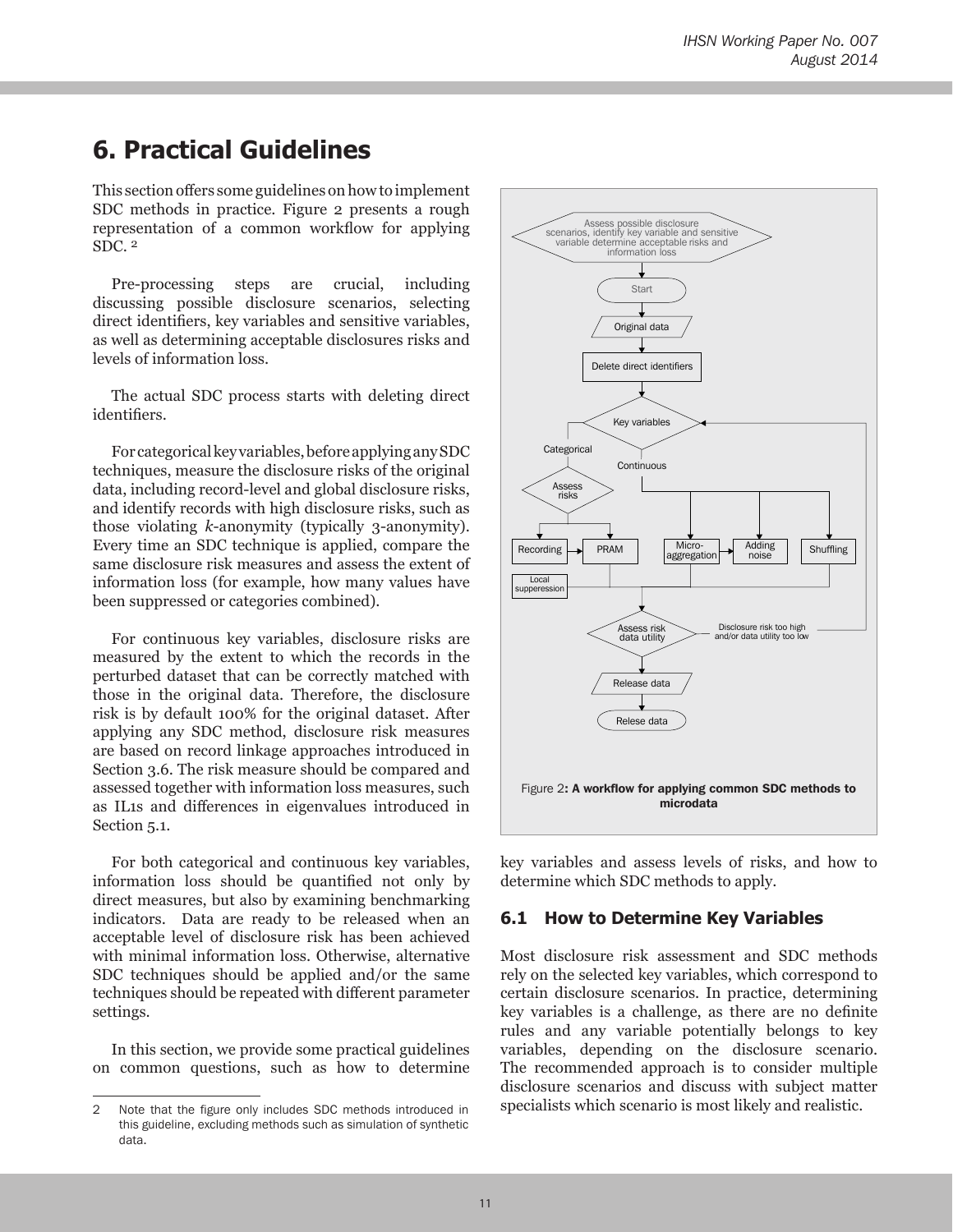A common scenario is where the intruder links the released data with external data sources. Therefore, an important pre-processing step is to take inventory of what other data sources are available and identify variables which could be exploited to link to the released data. In addition, sensitive variables containing confidential information should also be identified beforehand.

#### **6.2 What is an Acceptable Level of Disclosure Risk versus Information Loss**

Assessment of data utility, especially the benchmarking indicators approach, requires knowledge of who the main users of the data are, how they will use the released data and, as a result, what information must be preserved. If a microdata dissemination policy exists, the acceptable level of risk varies for different types of files and access conditions (Dupriez and Boyko, 2010). For example, public use files should have much lower disclosure risks than licensed files whose access is restricted to specific users subject to certain terms and conditions.

Moreover, a dataset containing sensitive information, such as medical conditions, might require a larger extent of perturbation, compared to that containing general, non-sensitive information.

#### **6.3 Which SDC Methods Should be Used**

The strength and weakness of each SDC method are dependent on the structure of the dataset and key variables under consideration. The recommended approach is to apply different SDC methods with varying parameter settings in an exploratory manner. Documentation of the process is thus essential to make comparisons across methods and/or parameters and to help data producers decide on the optimal levels of information loss and disclosure risk. The following paragraphs provide general recommendations.

For categorical key variables, recoding is the most commonly used, non-perturbative method. If the disclosure risks remain high after recoding, apply local suppression to further reduce the number of sample uniques. Recoding should be applied in such a way so that minimal local suppression is needed afterwards.

If a dataset has large number of categorical key variables and/or a large number of categories for the given key variables (e.g., location variables), recoding and suppression might lead to too much information loss. In these situations, PRAM might be a more advantageous approach. PRAM can be applied with or without prior recoding. If PRAM is applied after recoding, the transition matrix should specify lower probability of swapping.

In addition, for sensitive variables violating *l*-diversity, recoding and PRAM are useful methods for increasing the number of distinct values of sensitive variables for each group of records sharing the same pattern of key variables.

For continuous variables, micro-aggregation is a recommended method. For more experienced users, shuffling provides promising results if there is a wellfitting regression model that predicts the values of sensitive variables using other variables present in the dataset (Muralidhar and Sarathy, 2006).

### **7. An Example Using SES Data**

In this section, we use the 2006 Austrian data from the European Union SES to illustrate the application of main concepts and procedures introduced above. Additional case studies are available in Templ et al. 2014a. The SES is conducted in 28 member states of the European Union as well as in candidate countries and countries of the European Free Trade Association (EFTA). It is a large enterprise sample survey containing information on remuneration, individual characteristics of employees (e.g., gender, age, occupation, education level, etc.) and information about their employer (e.g., economic activity, size and location of the enterprise, etc.). Enterprises with at least 10 employees in all areas of the economy except public administration are sampled in the survey.

In Austria, a two-stage sampling is used: in the first stage, a stratified sample of enterprises and establishments is drawn based on economic activities and size, with large-sized enterprises having higher probabilities of being sampled. In the second stage, systematic sampling of employees is applied within each enterprise. The final sample includes 11,600 enterprises and 199,909 employees.

The dataset includes enterprise-level information (e.g., public or private ownership, types of collective agreement), employee-level information (e.g., start date of employment, weekly working time, type of work agreement, occupation, time for holidays, place of work,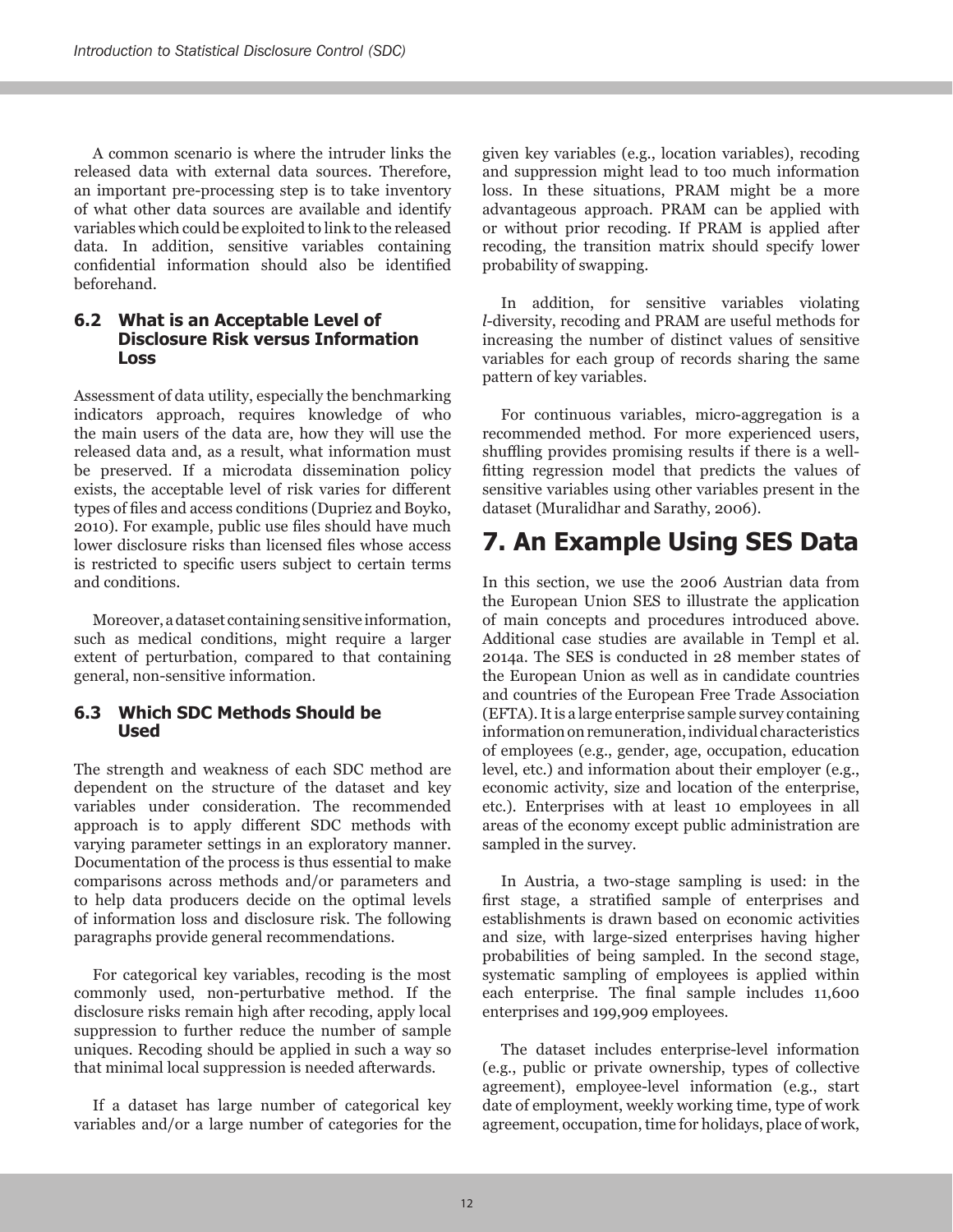gross earning, earnings for and amount of overtime, etc.), and information from registers (e.g., age, occupation, education, enterprise size, size of enterprise, sectors and economic activities classifications).

#### **7.1 Determine Key Variables**

No direct identifiers, such as social insurance number, name or exact address, are included in the dataset. Therefore, we proceed directly to determining key variables according to disclosure scenarios.

Two disclosure scenarios are identified: one for enterprise re-identification and the other for employee re-identification. In the enterprise scenario, an intruder could use publicly available business registers to reidentify an enterprise sampled in the survey. These registers usually contain information on name, address, number of employees, economic activities, location, etc. Among these, the following variables are also included in SES data: *size*, *location*, *economic activity3*. We select these three variables as the enterprise-level key variables.

On the employee level, we assume that personallevel information, such as age and sex, can be combined with enterprise information to identify individuals. Moreover, the intruder will be particularly interested in high-earning employees. We therefore include the following employee-level key variables: *age*, *sex*, *earnings*, and *overtime earnings*. A more detailed process for determining key variables in the SES data is available in Ichim and Franconi (2007).

#### **7.2 Risk Assessment for Categorical Key Variables**

After selecting the key variables, we assess recordlevel risk measures for categorical key variables (i.e., size, location, economic activity, age and sex). We use sdcMicro and/or sdcMicroGUI package4 (Kowarik et al., 2013; Templ et al., 2014b) to calculate

disclosure risks, including the number of records that violate 2-anonymity or 3-anonymity, number of records with risks higher than the main part of the data, and the expected number of re-identifications.



The output in Listing 1 from sdcMicroGUI indicates a large number of records possessing unique patterns of selected categorical key variables (about 5.61% of the total observations violated 2-anonymity). All in all, 4.25% of the records are expected to be re-identified. In addition, the global risk using log-linear models5 is estimated to be 2.22% in the original data.

#### **7.3 SDC of Categorical Key Variables**

To reduce the number of sample uniques (in this example, the goal is to achieve 3-anonymity), we start by recoding the economic activities from 2-digit to 1-digit codes. The recoding is based on expert knowledge about which economic activities are similar and can be combined. We also recode the age of the employees into six age groups (less than or equal to 15; 16 to 29; 30 to 39; 40 to 49; 50 to 59; and greater than or equal to 60). After performing the recoding of key variables, we recalculate the sample frequency counts and obtain the following.



<sup>5</sup> Global risk measure based on log-linear models can be calculated using sdcMicro (Templ et al. 2013), but is not available in sdcMicroGUI.

<sup>3</sup> Statistical classification of economic activities in the European Community (NACE).

<sup>4</sup> Detailed guides on how to use sdcMicro (Templ et al. 2013) and sdcMicroGUI (Kowarik et al. 2013; Templ et al. 2014b) are available in separate documents.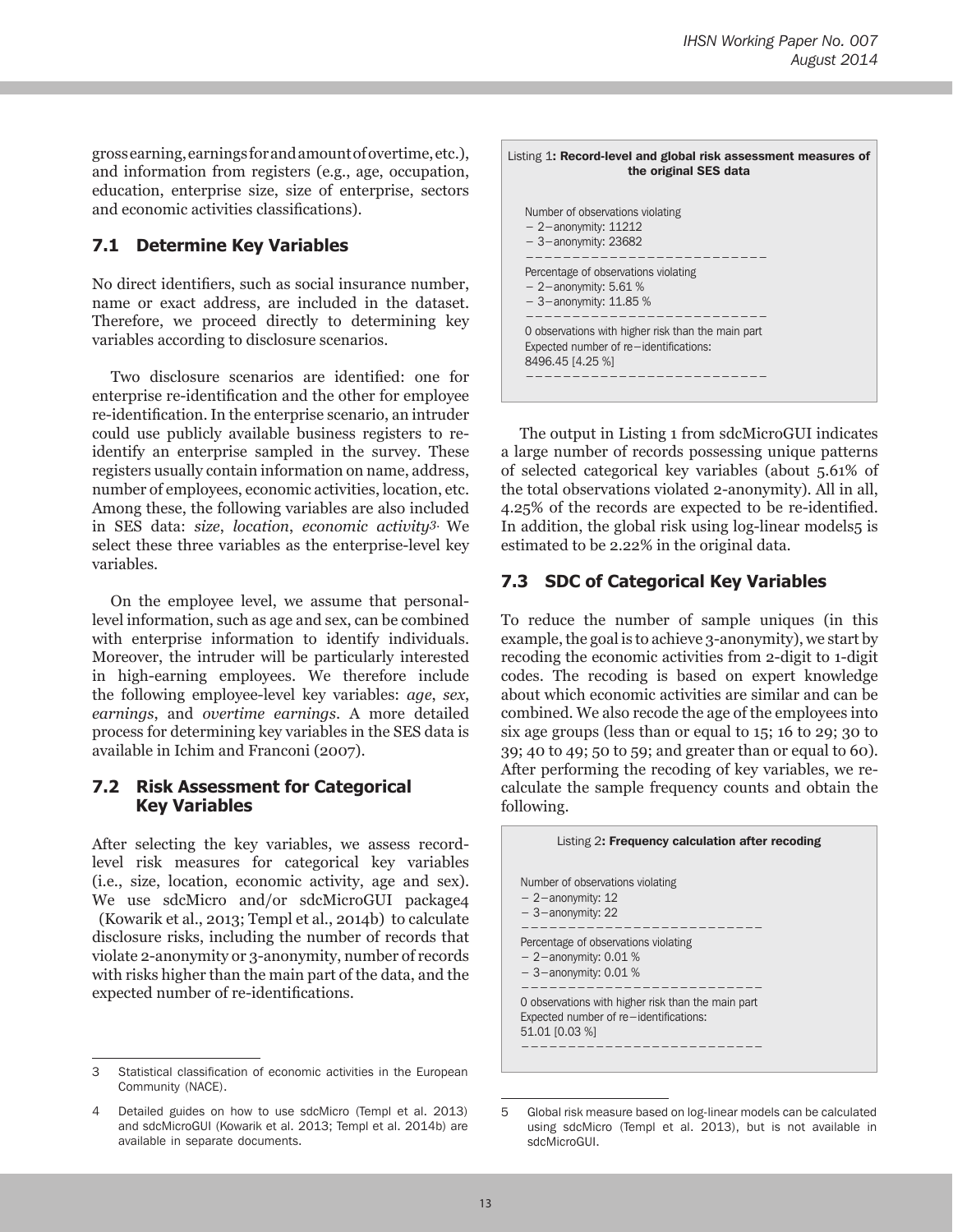We see that record-level disclosure risks decreased dramatically after recoding. For example, only 0.03% of the records is expected to be re-identified, compared to 4.25% in the original data (Listing 1). Meanwhile, our measure of global risk using log-linear models has dropped to 0.

We notice, however, that 22 observations still violate 3-anonymity. We further apply local suppression, and suppress 4 values for the variable *size*, and 14 values for the variable *age*. Depending on the expected goals discussed before the SDC process, these steps may have already sufficiently reduced the disclosure risks.

An alternative here is to apply PRAM to the location variable, swapping values between categories using pre-specified probabilities. The higher the probabilities, the more perturbation of data, and thus the greater reduction of disclosure risks.

#### **7.4 SDC of Continuous Key Variables**

For continuous key variables (i.e., *earnings* and *overtime earnings*), we apply micro-aggregation (MDAV method) partitioning records into groups of 3 based on classical Euclidean distances (Domingo-Ferrer and Mateo-Sanz, 2002) and assigning the arithmetic mean to each group. By setting group size to three, 3-anonymity is achieved with respect to the earnings variables.

Alternatively, we can add correlated noise to *earnings* and *overtime earnings*. Here we set noise level at 150, defined as the percentage of co-variance of the continuous key variable in the original data.

We also applied shuffling by fitting a regression model that predicts overtime earnings and earnings using *location*, *gender*, *age*, *education*, *occupation* and *type of contract* as predictors.

After each SDC method is applied on the continuous key variables, we examine the risk and information measures. For example, Listing 3 presents the risk and information loss measures after adding noise. The measure of disclosure risk presented below uses the interval disclosure approach (described in Section 3.6). Recall that the interval disclosure approach constructs an interval around each masked value, and examines whether the original value falls within the interval. The upper bound of the risk measure shown in Listing 3 indicates the proportion of the original values that fall within the interval, assuming the worst-case scenario where every original value that falls within the interval is a correct match with the masked value (i.e. the two values refer to the same respondent). Additionally, Listing 3 shows two direct measures of information loss, IL1 and differences in eigenvalues.

Listing 3: Disclosure risks and information loss after applying microaggregation (MDAV, k=3) to continuous key variables Number of observations violating Disclosure Risk is between: [0%; 61.42%] (current) (orig: ~100%) -Information Loss:  $II$  1: 0.11 -Difference Eigenvalues: -0.64% (orig: Information Loss: 0)

#### **7.5 Assess Information Loss with Benchmarking Indicators**

We use the benchmarking indicator approach to assess information loss and data utility resulting from SDC. We assume that one of the most interesting indicators for users of the SES data is the Gender Pay Gap, i.e., the difference in hourly earnings between men and women. Thus, our goal is to ensure that the estimate of the Gender Pay Gap using the perturbed data is very close to the estimate using the original data. We also assume that many users are interested in the relation between hourly earnings and sex, age, location, economic activity and education variables. Therefore, if we estimate log hourly earnings using the perturbed data and the original data, we should expect similar coefficients on the predictor variables.

To illustrate how to compare across SDC methods, Figure 3 shows the regression coefficients and confidence intervals estimated using the original data (in black), in comparison to the estimates from anonymized data (in grey). The SDC methods compared in this example include recoding of *economic activity* (recoded from 52 classes to 15) and *age* (recoded into 6 age groups), PRAM applied to *location* and shuffling (as described in Section 7.4).

Assuming the level of disclosure risk is the same, recoding, local suppression and micro-aggregation seem to perform the best among the four results, as shown in Figure 3(a), especially since the confidence intervals obtained from the perturbed data cover almost completely the confidence intervals obtained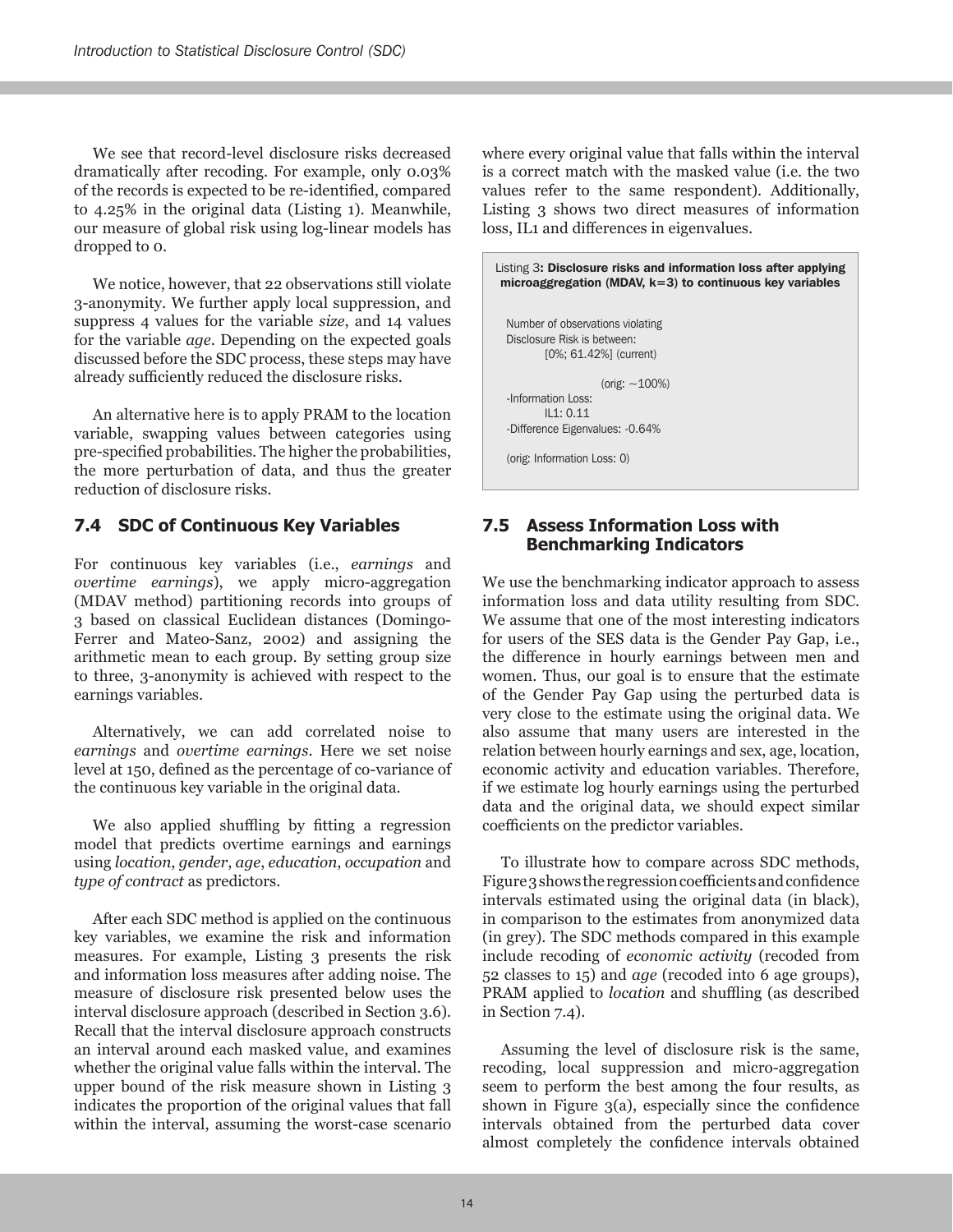from the original data. Almost as good are the results after applying recoding, local suppression and adding correlated noise, as shown in Figure 3(b).

Most coefficients are preserved after applying PRAM and micro-aggregation, except the coefficient on *economic activity* (Figure 3c). This is not surprising,

since we swapped the categories of *economic activity* when we applied PRAM.

Fewer coefficients are preserved after applying recoding, local suppression and shuffling. This is because even if the relation between the variables specified in the shuffling model (i.e., between *earnings*



perturbed data (in grey)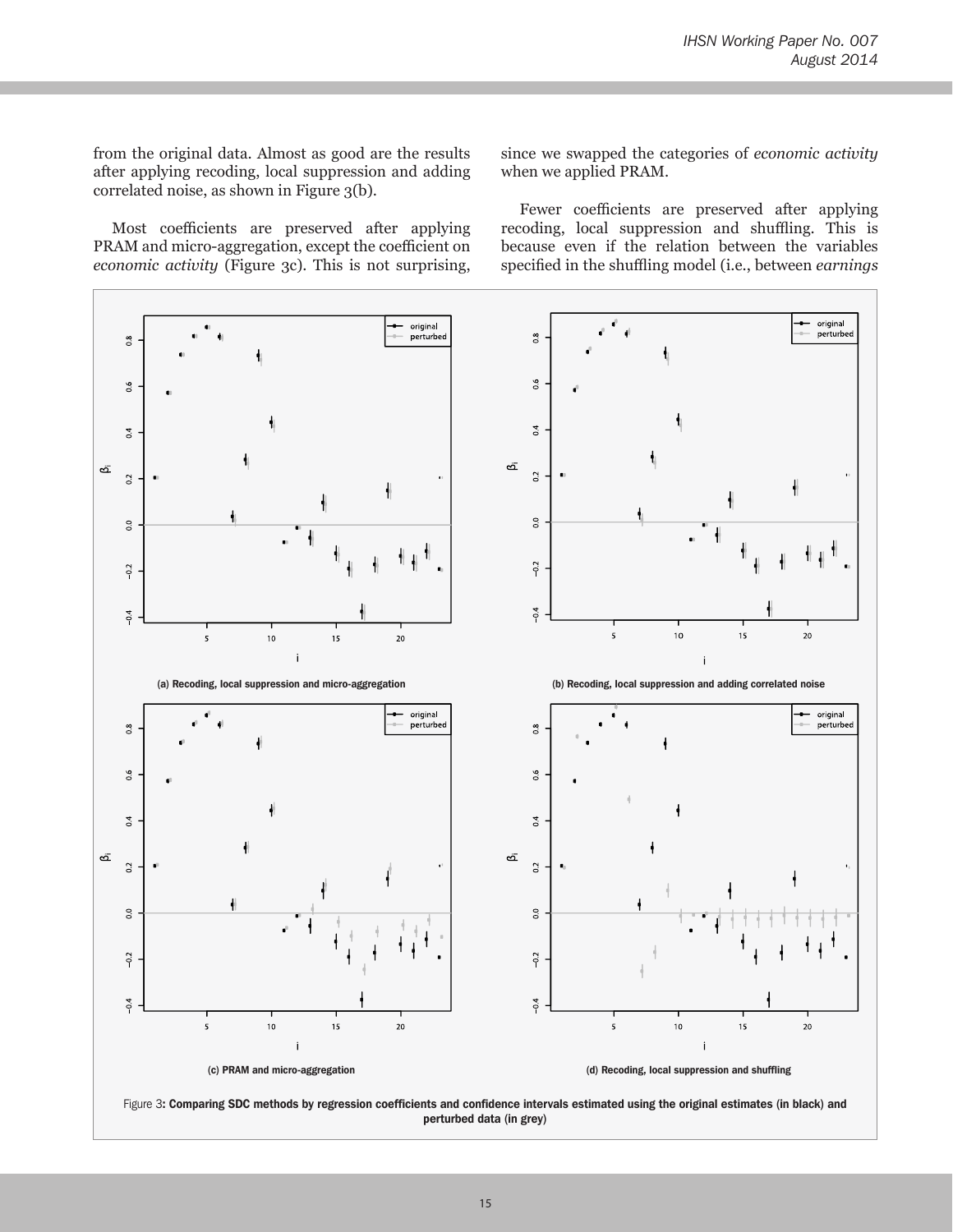and *sex*, *age* and *education*) is well preserved, the relation between earnings and variables not included in the shuffling model (e.g., *location*, *economic activity*) might not be preserved. Specifying a better-fitting model for shuffling might generate better results in this case.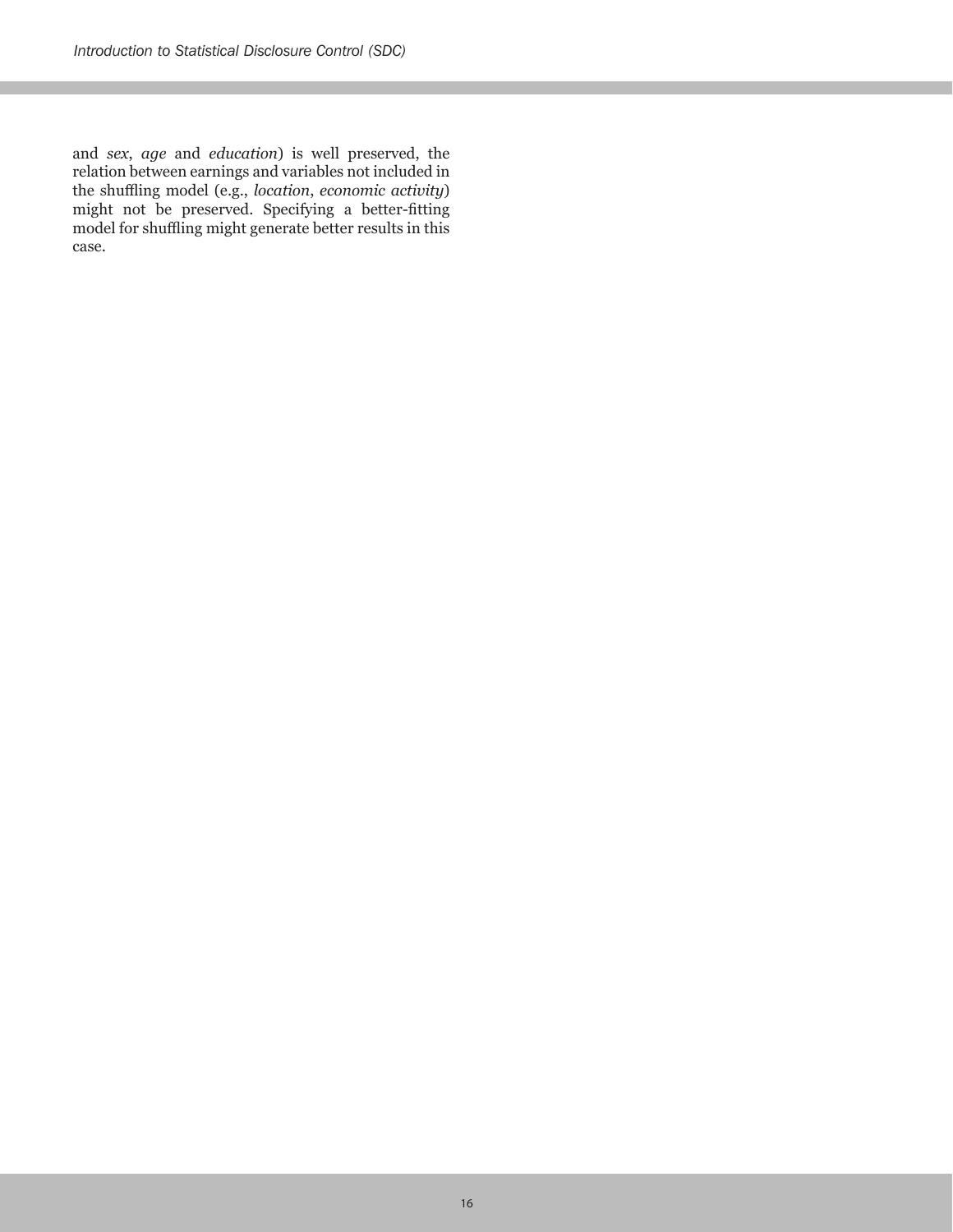# **Acronyms**

| <b>DIS</b>  | Data Intrusion Simulation                                                   |
|-------------|-----------------------------------------------------------------------------|
| EFTA        | European Free Trade Association                                             |
| <b>IHSN</b> | International Household Survey Network                                      |
| MAD         | Median Absolute Deviation                                                   |
| <b>MDAV</b> | Maximum Distance to Average Vector                                          |
| <b>MSU</b>  | Minimal Sample Unique                                                       |
| <b>NACE</b> | Statistical Classification of Economic Activities in the European Community |
| <b>NSO</b>  | National Statistical Office                                                 |
| OECD        | Organisation for Economic Co-operation and Development                      |
| <b>PRAM</b> | Post-Randomization Method                                                   |
| <b>RMD</b>  | Robust Mahalanobis Distance                                                 |
| SDC.        | <b>Statistical Disclosure Control</b>                                       |
| <b>SES</b>  | European Union Structure of Earnings Statistics                             |

SUDA Special Uniques Detection Algorithm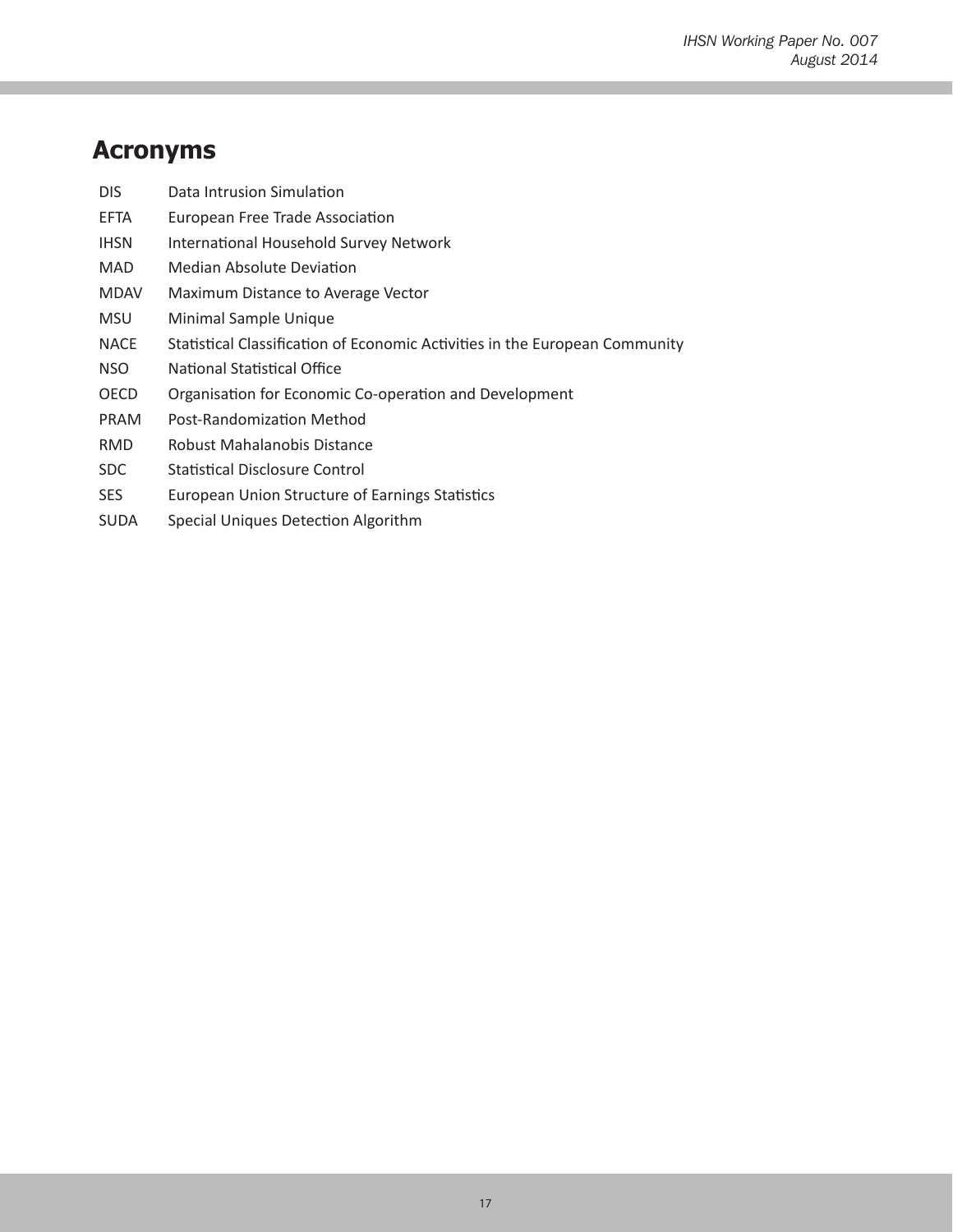### **References**

- A. Alfons, S. Kraft, M. Templ and P. Filzmoser. Simulation of close-to-reality population data for household surveys with application to EU-SILC. Statistical Methods & Applications, 20(3):383- 407, 2011. URL http://dx.doi.org/10.1007/s10260- 011-0163-2.
- R. Brand. Microdata protection through noise addition. In Inference Control in Statistical Databases, LNCS 2316, pp. 97-116, 2002. Springer-Verlag Berlin Heidelberg.
- J. Castro. Statistical Disclosure Control in Tabular Data. In Privacy and Anonymity in Information Management Systems, Advanced Information and Knowledge Processing, pp 113-131, 2010. Springer London.
- D. Defays and M.N. Anwar. Masking Microdata Using Micro-aggregation. Journal of Official Statistics, Vol. 14, No. 4, pp. 449-461, 1998.
- J. Domingo-Ferrer and V. Torra. Ordinal, Continuous and Heterogeneous k-Anonymity Through Microaggregation. Data Mining and Knowledge Discoverty, 11, 195-212, 2005.
- J. Domingo-Ferrer and J.M. Mateo-Sanz. Practical data-oriented microaggregation for statistical disclosure control. IEEE Trans. on Knowledge and Data Engineering, 14(1):189-201, 2002.
- J. Domingo-Ferrer, J.M. Mateo-Sanz, A. Oganian and A. Torres. On the security of microaggregation with individual ranking: analytical attacks. International Journal of Uncertainty, Fuzziness and Knowledge-Based Systems, 10(5):477-492, 2002.
- J. Domingo-Ferrer, F. Sebé and J. Castellà-Roca. On the Security of Noise Addition for Privacy in Statistical Databases. In J.Domingo-Ferrer and V.Torra (Eds): PSD 2004, LNCS 3050, pp. 149- 161, 2004.
- J. Drechsler. Synthetic Datasets for Statistical Disclosure Control. Lecture Notes in Statistics. Volume 201, 2011. Springer, New York.
- O. Dupriez and E. Boyko. Dissemination of Microdata Files: Formulating Policies and Procedures. IHSN Working Paper No. 005, 2010. International Household Survey Network.
- E.A.H. Elamir and C. J. Skinner. [Record level measures](http://eprints.lse.ac.uk/39103/) [of disclosure risk for survey microdata.](http://eprints.lse.ac.uk/39103/) Journal of Official Statistics, 22 (3), 2006.
- M. J. Elliot, C. J. Skinner and A. Dale. "Special Uniques, Random Uniques, and Sticky Populations: Some Counterintuitive Effects of Geographical

Detail on Disclosure Risk." Research in Official Statistics 1(2), pp. 53-67, 1998.

- M. Elliot, A.M. Manning and R.W. Ford. A computational algorithm for handling the special uniques problem. International Journal of Uncertainty, Fuzziness and Knowledge Based System 10(5): 493-509, 2002.
- M. Elliot and A.M. Manning. Using DIS to modify the classification of special uniques. Invited paper. Joint ECE/Eurostat work session on statistical data confidentiality. Luxembourg, 2-9 April 2003.
- L. Franconi and S. Polettini. Individual risk estimation in mu-Argus: a review. In Domingo-Ferrer, J. Eds. Privacy in Statistical Databases, Lecture Notes in Computer Science. Pp: 262-272. 2004. Springer.
- J. Gouweleeuw, P. Kooiman, L. Willenborg and P. P. de Wolf. Post randomization for statistical disclosure control: Theory and implementation. Journal of Official Statistics, 14(4):463-478, 1998.
- D. Ichim. Extensions of the Re-identification Risk Measures Based on Log-Linear Models. In J.Domingo-Ferrer and Y.Saygin (Eds): PSD 2008, LNCS 5262, pp 203-312, 2008. Springer-Verlag Berlin Heidelberg.
- D. Ichim and L. Franconi. Disclosure scenario and risk assessment: structure of earnings survey. In Joint UNECE/Eurostat work session on statistical data confidentiality, Manchester, 2007. DOI: 10.2901/Eurostat.C2007.004.
- D. Ichim and L. Franconi. Strategies to achieve SDC harmonisation at European level: Multiple countries, multiple files, multiple surveys. In Privacy in Statistical Databases'10, pages 284- 296, 2010.
- A. Kowarik, M. Templ, B. Meindl and F. Fonteneau. sdcMicroGUI: Graphical user interface for package sdcMicro. 2013. URL http://CRAN.Rproject.org/package=sdcMicroGUI. R package version 1.0.3.
- M. A. Jaro. 1989. Advances in record-linkage methodology as applied to matching the 1985 Census of Tampa, Florida. Journal of the American Statistical Association 84: 414–420.
- D. Lambert. Measures of disclosure risk and harm. Journal of Official Statistics, 9 313-331, 1993.
- A. Machanavajjhala, D. Kifer, J. Gehrke and M. Venkitasubramaniam. L-diversity: Privacy k-anonymity. ACM Transactions on Knowledge Discovery from Data, 1(1), March 2007. ISSN 1556-4681. doi: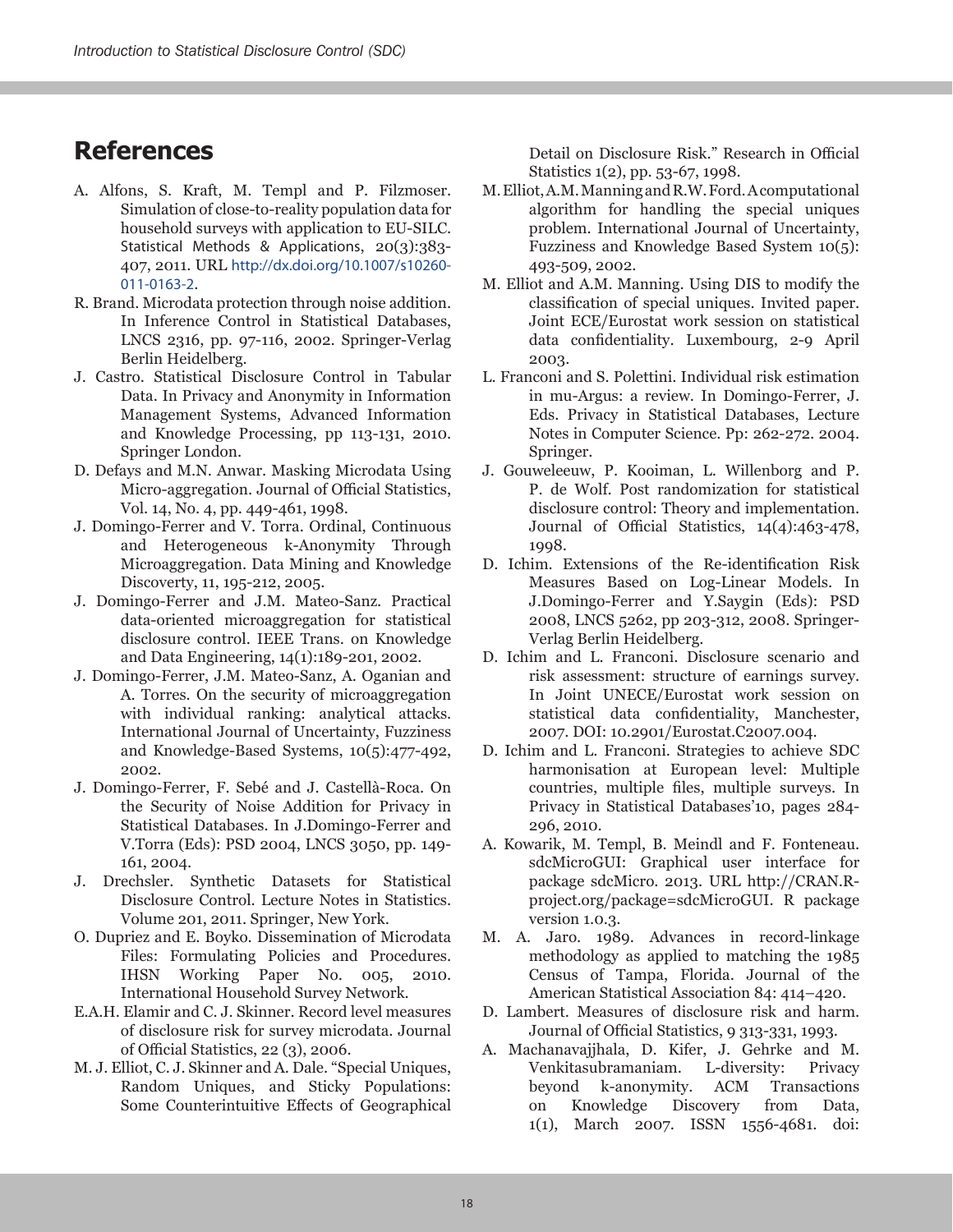10.1145/1217299.1217302. URL http://doi.acm. org/10.1145/1217299.1217302.

- A. Manning, D. Haglin and J. Keane. A recursive search algorithm for statistical disclosure assessment. Data Mining and Knowledge Discovery, 16:165- 196, 2008. ISSN 1384-5810. URL [http://dx.doi.](http://dx.doi.org/10.1007/s10618-007-0078-6.10.1007/s10618-007-0078-6) [org/10.1007/s10618-007-0078-6.10.1007/](http://dx.doi.org/10.1007/s10618-007-0078-6.10.1007/s10618-007-0078-6) [s10618-007-0078-6.](http://dx.doi.org/10.1007/s10618-007-0078-6.10.1007/s10618-007-0078-6)
- R. Maronna, D. Martin and V. Yohai. Robust Statistics: Theory and methods. 2006. Wiley, New York.
- K. Muralidhar and R. Sarathy. Data shuffling–a new masking approach for numerical data. Management Science, 52(2):658-670, 2006.
- Pagliuca D. and Seri G. Some Results of Individual Ranking Method on the System of Enterprise Accounts Annual Survey, Esprit SDC Project, Deliverable MI-3/D2, 1999.
- Y. Rinott and N. Shlomo. A generalized negative binomial smoothing model for sample disclosure risk estimation. In Privacy in Statistical Databases. Lecture Notes in Computer Science. Springer, pp. 82-93, 2006.
- P. Samarati and L. Sweeney. Protecting privacy when disclosing information: k-anonymity and its enforcement through generalization and suppression. Technical Report SRI-CSL-98-04, SRI International, 1998.
- C.J. Skinner and D.J. Holmes. Estimating the reidentification risk per record in microdata. Journal of Official Statistics, 14:361-372, 1998.
- L. Sweeney. k-anonymity: a model for protecting privacy. International Journal of Uncertainty, Fuzziness and Knowledge-Based Systems, 10(5):557-570, 2002.
- M. Templ. Statistical disclosure control for microdata using the R-package sdcMicro. Transactions on Data Privacy, 1(2):67-85, 2008. URL http:// www.tdp.cat/issues/abs.a004a08.php.
- M. Templ. Estimators and model predictions from the structural earnings survey for benchmarking statistical disclosure methods. Research Report CS-2011-4, Department of Statistics and Probability Theory,Vienna University of Technology, 2011. URL http://www. statistik.tuwien.ac.at/forschung/CS/CS-2011- 4complete.pdf.
- M. Templ and P. Filzmoser: «Simulation and quality of a synthetic close-to-reality employer-employee population;» Journal of Applied Statistics, x  $(2013)$ , S. 1 - 20.
- M. Templ and B. Meindl. Robust statistics meets SDC: New disclosure risk measures for continuous microdata masking. Privacy in Statistical

Databases. Lecture Notes in Computer Science. Springer, 5262:113-126, 2008a. ISBN 978-3- 540-87470-6, DOI 10.1007/978-3-540-87471-3 10.

- M. Templ and B. Meindl. Robustification of microdata masking methods and the comparison with existing methods. Privacy in Statistical Databases. Lecture Notes in Computer Science. Springer, 5262:177-189, 2008b. ISBN 978-3- 540-87470-6, DOI 10.1007/978-3-540-87471-3 15.
- M. Templ, A. Kowarik and B. Meindl. sdcMicro: Statistical Disclosure Control methods for the generation of public- and scientific-use files. Manual and Package., 2013. URL http:// CRAN.R-project.org/package=sdcMicro. R package version 4.2.0.
- M. Templ, A. Kowarik and B. Meindl. sdcMicro case studies. Research Report CS-2014-1, Department of Statistics and Probability Theory. Vienna University of Technology, 2014a. (not published).
- M. Templ, B. Meindl and A. Kowarik. GUI tutorial. Research Report CS-2014-2, Department of Statistics and Probability Theory. Vienna University of Technology, 2014b. (to be published soon)
- W. E. Yancey, W. E. Winkler and R. H. Creecy, "Disclosure risk assessment in perturbative microdata protection," Lecture Notes in Computer Science, vol. 2316, pp.135-152, Springer, 2002.